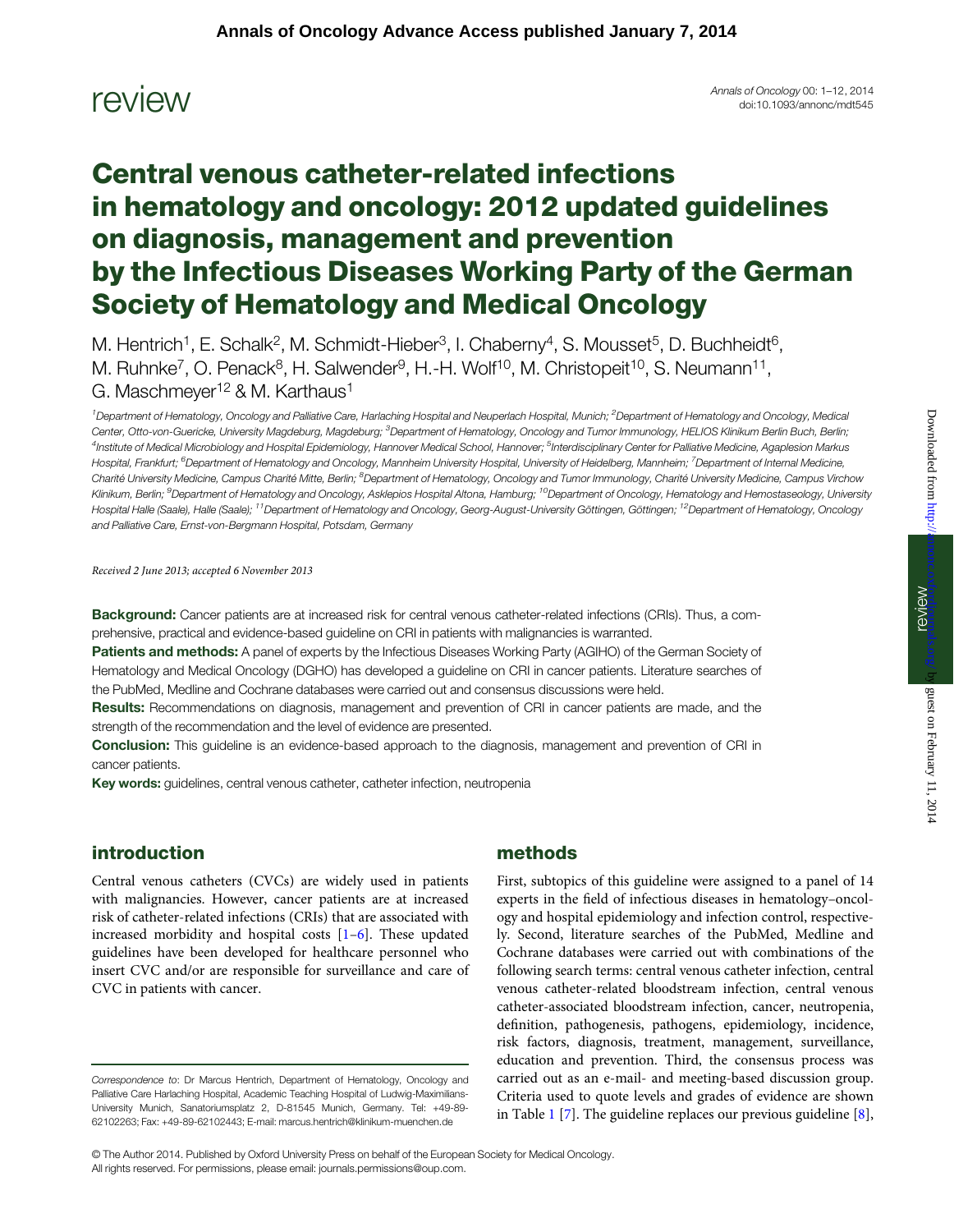<span id="page-1-0"></span>

| <b>Table 1.</b> Categories of evidence levels used in this guideline [7] |                                                                                                                  |  |  |  |
|--------------------------------------------------------------------------|------------------------------------------------------------------------------------------------------------------|--|--|--|
| Category,                                                                | Definition                                                                                                       |  |  |  |
| grade                                                                    |                                                                                                                  |  |  |  |
|                                                                          | Strength of recommendation                                                                                       |  |  |  |
| $\mathbf{A}$                                                             | Good evidence to support a recommendation for use                                                                |  |  |  |
| B                                                                        | Moderate evidence to support a recommendation for<br>use                                                         |  |  |  |
| $\mathsf{C}$                                                             | Poor evidence to support a recommendation                                                                        |  |  |  |
| D                                                                        | Moderate evidence to support a recommendation<br>against use                                                     |  |  |  |
| E                                                                        | Good evidence to support a recommendation against<br>use                                                         |  |  |  |
| Quality of evidence                                                      |                                                                                                                  |  |  |  |
| I                                                                        | Evidence from $\geq$ 1 properly randomized, controlled<br>trial                                                  |  |  |  |
| H                                                                        | Evidence from $\geq$ 1 well-designed clinical trial, without                                                     |  |  |  |
|                                                                          | randomization; from cohort or case-controlled                                                                    |  |  |  |
|                                                                          | analytic studies (preferably from >1 center); from<br>multiple time-series; or from dramatic results from        |  |  |  |
| Ш                                                                        | uncontrolled experiments                                                                                         |  |  |  |
|                                                                          | Evidence from opinions of respected authorities, based<br>on clinical experience, descriptive studies or reports |  |  |  |
|                                                                          | of expert committees                                                                                             |  |  |  |
|                                                                          |                                                                                                                  |  |  |  |

and was finally approved by the assembly of the members of the Infectious Diseases Working Party (AGIHO) of the German Society of Hematology and Medical Oncology (DGHO) on 21 October 2012.

## guideline

### definitions

Diagnosis of infections due to CVC is based on clinical symptoms and laboratory findings not always withstanding clear definitions. However, as suggested by the Centers for Disease Control and Prevention (CDC) CRI can be subdivided in catheter colonization, different types of local CRI, infusate-related bloodstream infections (BSIs) and catheter-related BSI (CRBSI) [[3](#page-7-0), [6,](#page-7-0) [9\]](#page-7-0). Types of CRI are defined as follows:

catheter colonization. Colonization is defined by significant growth of a microorganism [>15 colony-forming units (CFU) in semiquantitative culture or >100 CFU in quantitative culture] from the catheter surface in the absence of accompanying clinical symptoms or bacteremia.

### local CRI.

- Exit site infection: Clinical signs of inflammation (e.g. redness, swelling, pain, purulent exsudate) located  $\leq$ 2 cm from the catheter insertion site, in the absence of concomitant BSI.
- Tunnel infection: Clinical signs of infection >2 cm from exit site along the subcutaneous part of the CVC, in the absence of concomitant BSI.
- Pocket infection: Pocket infection is diagnosed when the subcutaneous pocket of an implanted port system shows clinical

signs of infection and inflammation, in the absence of concomitant BSI.

infusate-related BSI. Concordant growth of the same organism from the infusate and blood cultures ( preferably percutaneously drawn) with no other identifiable source of infection [[9](#page-7-0)].

catheter-related bloodstream infections. While the CDC distinguishes CRBSI from catheter-associated BSI (CABSI)—the latter being considered if a patient had a CVC ≤48 h before the development of the BSI that is not related to an infection at another site [\[6\]](#page-7-0)—we propose for routine clinical use a distinction between 'definite', 'probable' and 'possible' CRBSI as outlined in Table [2](#page-2-0).

### pathogenesis

Potential portals of entry for infecting microorganisms are the skin, catheter hubs, and infusion solutions. In catheters used for <14 days (short-term catheters), infections are mainly due to extraluminal spread of bacteria along the outer surface of the catheter. In catheters used for  $\geq$ 14 days (long-term indwelling catheters), the intraluminal pathway predominates [\[12,](#page-8-0) [13\]](#page-8-0).

Colonization of the insertion site by normal skin flora or pathogenic organisms is a major risk factor for CRBSI [[14](#page-8-0)–[16\]](#page-8-0). Endogenous lining of the interior surface of the catheter with a biofilm takes place  $\leq$ 24 h after insertion [\[17](#page-8-0)]. This biofilm is composed of polysaccharides, fibrin, fibronectin or laminin, and appears to be the most important pathogenetic mechanism for the development of CRI. Microorganisms embedded into this biofilm are shielded from host defense mechanisms and from antibiotics. Crystal deposits originating from flushed fluids may further facilitate anchoring of bacteria to the luminal catheter surface [\[18](#page-8-0)]. Microtrauma emerging during catheter placement results in the formation of small thrombi on the intravascular catheter tip, thus creating another breeding ground for bacteria.

### epidemiology

Prospective surveillance studies in adult cancer patients reported a CRBSI/CABSI incidence of 1.1–7.5 per 1000 CVC days [[19](#page-8-0)–[21\]](#page-8-0). Similar incidence rates of 3.6–7.9 per 1000 CVC days CRBSI/CABSI were found in a randomized, controlled trial that investigated two alcohol-based antiseptic solutions for preparation and care of CVC insertion sites [[14,](#page-8-0) [22\]](#page-8-0). The incidence of CRBSI/CABSI in hematology patients was found to be 20.3 and 22.0 per 1000 neutropenic days, respectively [\[23](#page-8-0)–[25](#page-8-0)]. The German National Reference Center for Nosocomial Infections (ONKO-KISS) reported a CABSI incidence of 12.6 and 10.3 per 1000 neutropenic days in autologous and allogeneic stem cell transplant (SCT) recipients, respectively [[26\]](#page-8-0).

### risk factors

Neutropenia is an independent risk factor for infection related to long-dwelling tunneled CVC in patients with cancer [[27\]](#page-8-0). Further, a large prospectively collected database on patients with nosocomial BSI—83.1% of those having a CVC—showed a higher mortality rate in neutropenic (36%) compared with nonneutropenic (31%) patients [\[28](#page-8-0)].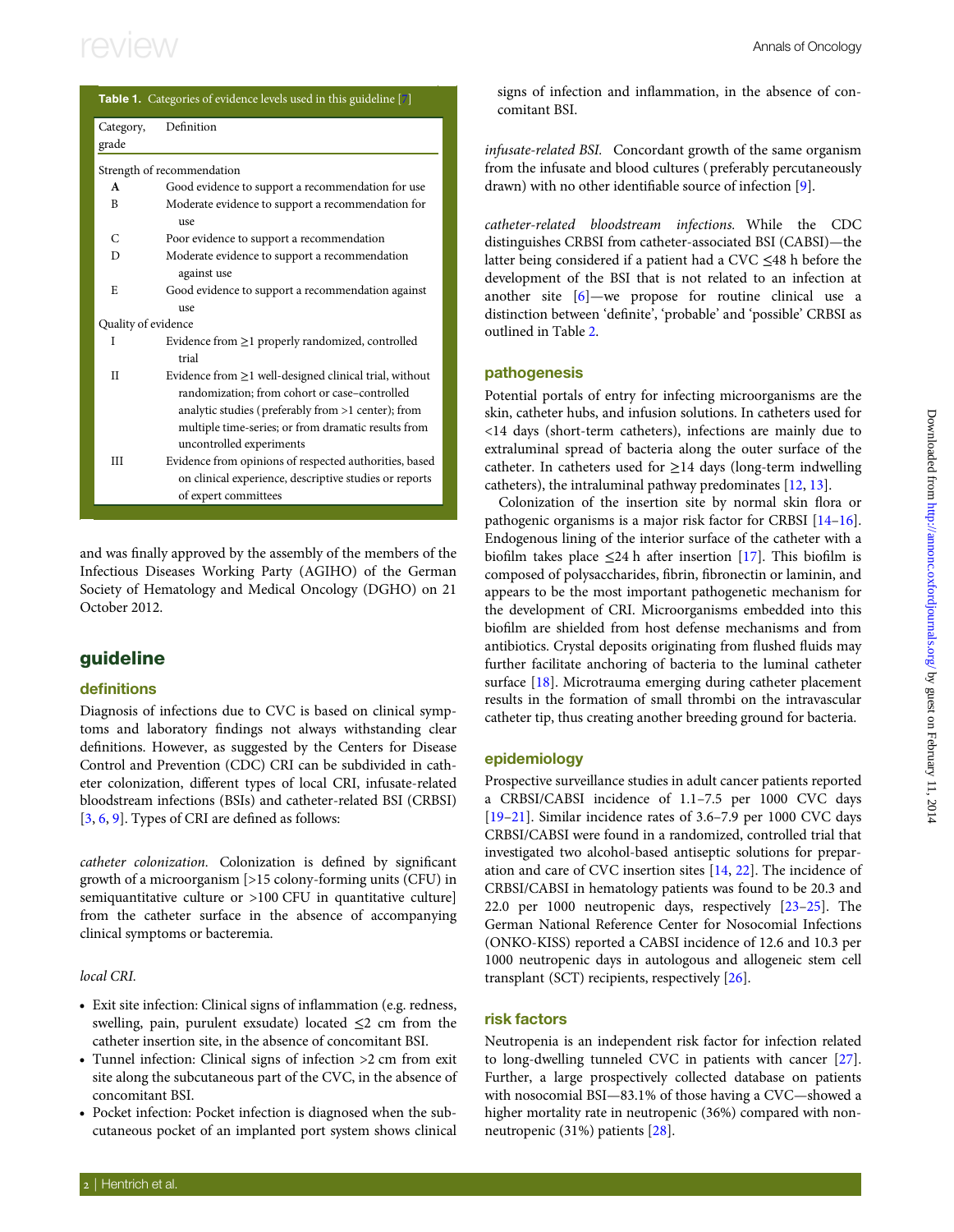# <span id="page-2-0"></span>Annals of Oncology  $r_{\text{eV}}$

| Diagnosis                                                       | Criteria (I)                                                                                                                                                                                   | Criteria (II)                                                                                                                                                                                                                                                                                                        |
|-----------------------------------------------------------------|------------------------------------------------------------------------------------------------------------------------------------------------------------------------------------------------|----------------------------------------------------------------------------------------------------------------------------------------------------------------------------------------------------------------------------------------------------------------------------------------------------------------------|
| 'Definite' CRBSI                                                | Growth of same pathogen from blood culture of<br>peripheral vein and from culture of CVC tip<br>Growth of same pathogen from blood culture of<br>CVC and from blood culture of peripheral vein | ±in vitro susceptibility testing results in the same<br>resistance pattern (AI) [10]<br>and DTTP $\geq$ 2 h (AII)<br>or, for quantitative blood cultures, a $\geq$ 3-fold greater<br>colony count of microbes grown from blood culture of<br>CVC than the colony count from a peripheral vein<br>$(AII)$ [5, 10, 11] |
| 'Probable' CRBSI                                                | Growth of the same pathogen from blood culture of<br>CVC and from blood culture of peripheral vein                                                                                             | and no criteria for definitive CRBSI<br>and detection of coagulase-negative Staphylococcus<br>spp., S. aureus or Candida spp.<br>and exclusion of other infection sites (BIII)                                                                                                                                       |
| Exit site infection                                             | Clinical signs of infection $\leq$ 2 cm from the catheter<br>exit                                                                                                                              | and BSI without criteria for definitive CRBSI (BIII)                                                                                                                                                                                                                                                                 |
| Tunnel infection (Hickman<br>and Broviac catheter)              | Clinical signs of infection >2 cm from catheter exit<br>site along the subcutaneous part of catheter                                                                                           | and BSI without criteria for definitive CRBSI (BIII)                                                                                                                                                                                                                                                                 |
| Pocket infection<br>(implanted port system)<br>'Possible' CRBSI | Clinical signs of infection of subcutaneous pocket                                                                                                                                             | and BSI without criteria for definitive CRBSI (BIII)                                                                                                                                                                                                                                                                 |
| Catheter colonization                                           | Growth of pathogen from CVC tip (>15 CFU in<br>semiquantitative/>100 CFU in quantitative<br>culture)                                                                                           | and clinical or laboratory signs of infection (e.g.<br>leukocytosis or elevated C-reactive protein)<br>and no BSI (BIII)                                                                                                                                                                                             |
|                                                                 | Pathogen detected in blood culture that is typically<br>causing CRI (S. epidermidis, S. aureus, Candida<br>spp.)                                                                               | and no other focus identified (BIII)                                                                                                                                                                                                                                                                                 |
|                                                                 | Remission of fever in <48 h after CVC removal                                                                                                                                                  | and no other focus identified (BIII)                                                                                                                                                                                                                                                                                 |

CRBSI, catheter-related bloodstream infection; BSI, bloodstream infection; CFU, colony-forming unit; CVC, central venous catheter; DTTP, differential time to positivity of CVC blood culture and peripheral blood culture; CRI, catheter-related infection.

The ONKO-KISS multicenter surveillance project found an increased risk for CABSI in males and in patients with acute myeloid leukemia [\[29](#page-8-0)]. Subclinical thrombosis of the catheterized vein, as detected by ultrasound, may be another important risk factor for subsequent CRI [\[15](#page-8-0), [30\]](#page-8-0), and colonization of CVC by microorganisms appears to be a major risk factor for subsequent catheter-related thrombosis [\[31](#page-8-0)]. Patients with hematologic malignancies are at higher risk for CRI than patients with solid tumors [\[32](#page-8-0)].

High level of skin colonization at the insertion site and the catheter hub/connector was shown to be a predictor for CABSI with age and male gender being independent risk factors for skin colonization before CVC placement [[13,](#page-8-0) [14](#page-8-0), [17\]](#page-8-0).

### pathogens

In patients with hematologic malignancies or solid tumors Gram-positive organisms account for 60%–70% of CRBSI with coagulase-negative staphylococci (CNS) being by far the most commonly isolated agents [\[33](#page-8-0), [34\]](#page-8-0). Other Gram-positive organisms frequently detected are Staphylococcus aureus, enterococci and streptococci [[14,](#page-8-0) [33](#page-8-0), [34](#page-8-0)]. Gram-negative bacteria (Escherichia coli, Pseudomonas aeruginosa, Klebsiella spp. etc.) and Candida spp. are found in 20%–25% and 5%–13% of patients with CRBSI, respectively [[28,](#page-8-0) [33](#page-8-0)–[35](#page-8-0)].

While no data are available on antimicrobial resistance rates in cancer patients with CRBSI, an increase in antibiotic resistance in Gram-negative and Gram-positive bacteria has been reported in cancer patients with BSI [[36](#page-8-0), [37\]](#page-8-0). With respect to the general population, antimicrobial resistance rates [e.g. methicillin-resistant S. aureus (MRSA), methicillin-resistant CNS, vancomycin-resistant Enterococcus faecium, ampicillin-resistant E. coli and ceftazidime-resistant P. aeruginosa] increased in patients with BSI in the US between 1995 and 2002 [[38\]](#page-8-0). However, more recent data from the USA show a decrease in the incidence of MRSA CABSI in intensive care unit (ICU) patients [\[39](#page-8-0)].

#### diagnosis

Diagnostic procedures for detecting CRI are initiated when clinical signs of infection are present (Table [3](#page-3-0)). The clinical picture may be characterized by signs of local infection, fever and/or sepsis, or a combination of these. Diagnostic procedures should not differ between short-term and long-term catheters.

Patients with febrile neutropenia suspected of having a CRI should be examined in the same way as subjects with fever of unknown origin [[40\]](#page-8-0). Basic requirements are a thorough physical examination, a chest X-ray and microbiology tests (blood cultures). Other diagnostic measures depend on clinical symptoms.

diagnostic procedures for local CRI. Local CRI is primarily diagnosed on the basis of clinical signs and symptoms [\[5\]](#page-7-0). In case of purulent secretion at the exit site of CVC, skin swabs do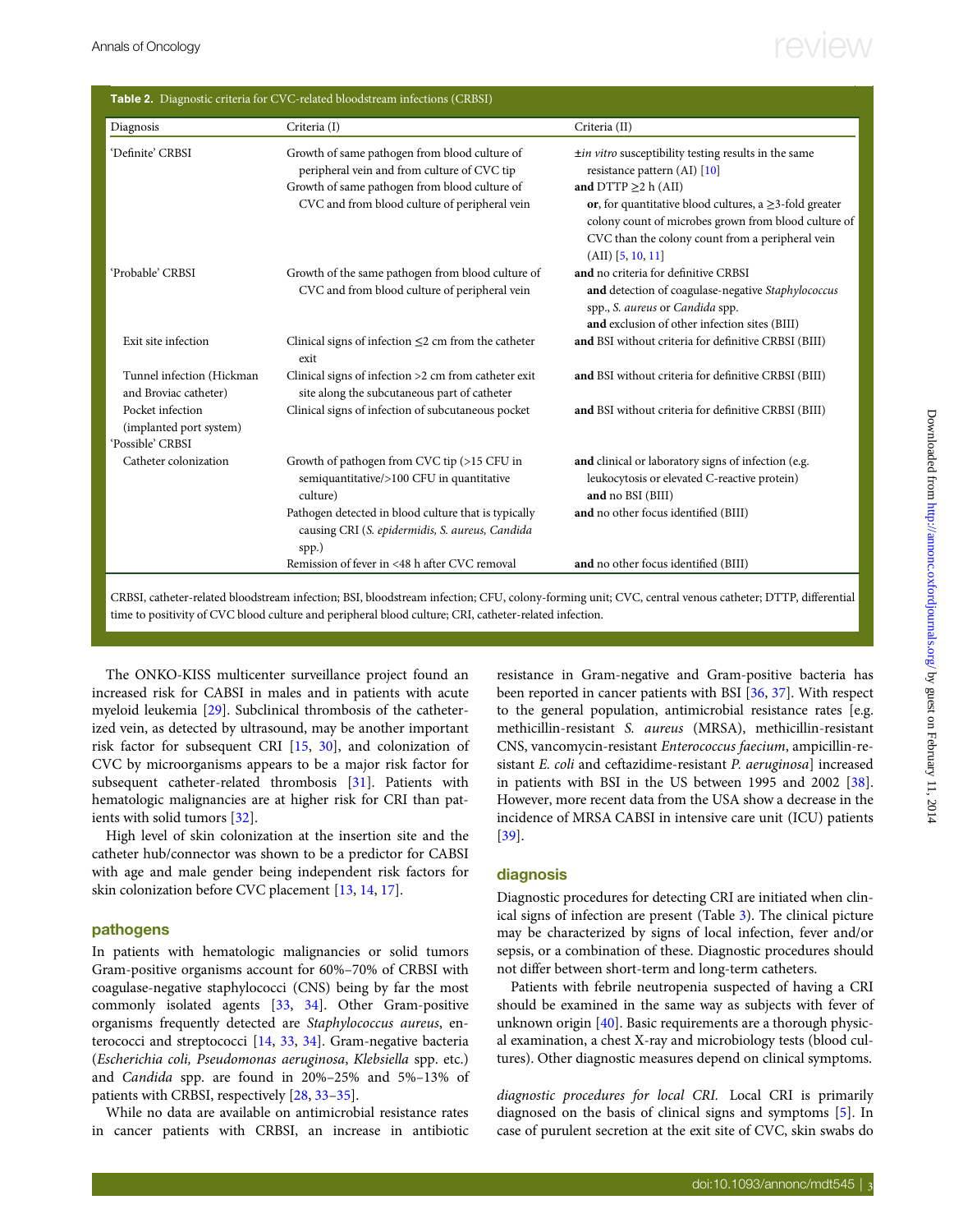#### <span id="page-3-0"></span>Table 3. Standard procedures in the diagnosis of CVC-related infections (CRI)

| Before removal of the CVC |  |  |  |
|---------------------------|--|--|--|
|---------------------------|--|--|--|

Rule out other possible sources of infection by clinical examination and imaging procedures, if necessary.

Inspect the catheter insertion site or pocket or tunnel for signs of local infection. Palpate the pocket or tunnel.

Take one pair of blood cultures (aerobic and anaerobic) from the catheter and one from a peripheral vein for microbiological evaluation (AII) and

determine the DTTP between the peripheral and catheter blood culture sample (AII).

In case of multilumen CVC, separate blood cultures may be drawn from each lumen (AII).

After removal of the CVC

Perform a microbiological examination of the catheter tip (AII).

DTTP, differential time to positivity; CVC, central venous catheter.

not allow for a reliable differentiation between colonizing and pathogenic organisms. If tunnel infection is suspected, ultrasound imaging along the catheter with high resolution (≥7.5 MHz) may be helpful (BII). Compared with a clinically based strategy an ultrasound-driven strategy for early detection of septic thrombophlebitis and prompt CVC removal decreases infection-related mortality in neutropenic cancer patients [[41\]](#page-8-0).

#### microbiological diagnostics without removing the CVC

blood cultures: In patients with suspected CRI, two pairs of blood cultures with adequate volumes ( $\geq$ 20 ml) should be taken, one from a peripheral vein and one from the CVC (AII) [[42,](#page-8-0) [43\]](#page-8-0).

In multilumen catheters, it is advisable to take blood cultures from all lumina, as colonization can occur in one single lumen only (AII). A prospective cohort study showed that random sampling of only one lumen in triple-lumen CVC causing CRBSI has a 60% chance of detecting significant colonization [[44\]](#page-8-0). However, despite superior sterile precautions, cultures taken at CVC insertion may have a higher contamination rate than peripheral blood cultures [[45\]](#page-8-0).

The differential time to positivity (DTTP) of results of catheter culture and peripheral blood culture is an important diagnostic indicator [\[46](#page-8-0)]. This applies not only to ICU patients [[47\]](#page-8-0) but also to hematopoietic SCT recipients [[48](#page-8-0)] and neutropenic cancer patients [\[33](#page-8-0)].

As the information is supplied during automatic blood culture incubation, additional resources should not be required. It is important to ensure that blood cultures are sent for processing to the microbiological laboratory  $\leq$ 12 h.

Differential quantitative blood cultures from samples taken simultaneously from the catheter and a peripheral vein have been proposed to avoid unjustified removal of the catheter and the potential risks associated with the placement of a new catheter at a new site. A central-to-peripheral blood culture colony count ratio of 3:1 to 10:1 is considered indicative of CRI [[5](#page-7-0), [49\]](#page-8-0). A meta-analysis found this method to be the most accurate test for diagnosing intravascular device-related BSI [\[10\]](#page-7-0). However, as the procedure is elaborate and expensive, it has not become standard clinical practice.

endoluminal brushing: Endoluminal brushing, a method of sampling the internal CVC surface in situ, may be useful in cases where no blood can be drawn through the CVC [[50,](#page-8-0) [51\]](#page-8-0). However, this method may underestimate CRI in short-term

catheters where external surface colonization plays an important role. Further, this technique may carry the risk of pathogen dissemination and subsequent sepsis as well as thrombotic complications. It is thus not recommended for routine diagnostics (CIII).

microbiological diagnosis after catheter removal. If catheter removal is clinically indicated, the catheter tip should be cut to a length of ∼5 cm and placed in a sterile dry container for transport (AII). Standard methods for microbiological diagnosis of CRI after catheter removal have previously been reviewed [[10,](#page-7-0) [52](#page-8-0)].

#### management

A suspected CRI calls for therapeutic decisions concerning the need for catheter removal as well as choice and duration of antimicrobial therapy. Specific data from the literature on neutropenic patients with CRI are sparse. Thus, more general principles must serve as a guideline.

Removal of CVC has to be balanced with the risk of prolonging the infectious episode by keeping the CVC and the risk of reinserting another CVC (BIII). However, in case of suspected CRI, removal of CVC is strongly encouraged whenever possible.

indications for catheter removal. When CRI is clinically suspected, removal of the CVC is recommended if one or more of the following is present:

- the patient's clinical state deteriorates (BIII).
- sepsis and/or septic shock (BIII) [\[5\]](#page-7-0).
- severe complications such as endocarditis, septic thrombosis, abscess formations or osteomyelitis (BIII).
- S. aureus is isolated from blood cultures (AII). Prospective studies of patients with short-term and long-term catheterassociated S. aureus bacteremia showed that failure to remove the catheter proved to be a significant risk for hematogenous spread [[53](#page-8-0)] and was the most important risk factor for subsequent relapse or death due to S. aureus [\[54](#page-8-0)]. Three retrospective studies in patients with Hickman catheters and CRI due to S. aureus reported a rate of successful catheter preservation ranging from 18% to 60% [[55](#page-9-0)–[57](#page-9-0)]. However, selection biases may have overestimated the likelihood of catheter salvage success. Notably, the failure rate was higher in tunnel or exit site infection and in methicillin resistance [[57\]](#page-9-0).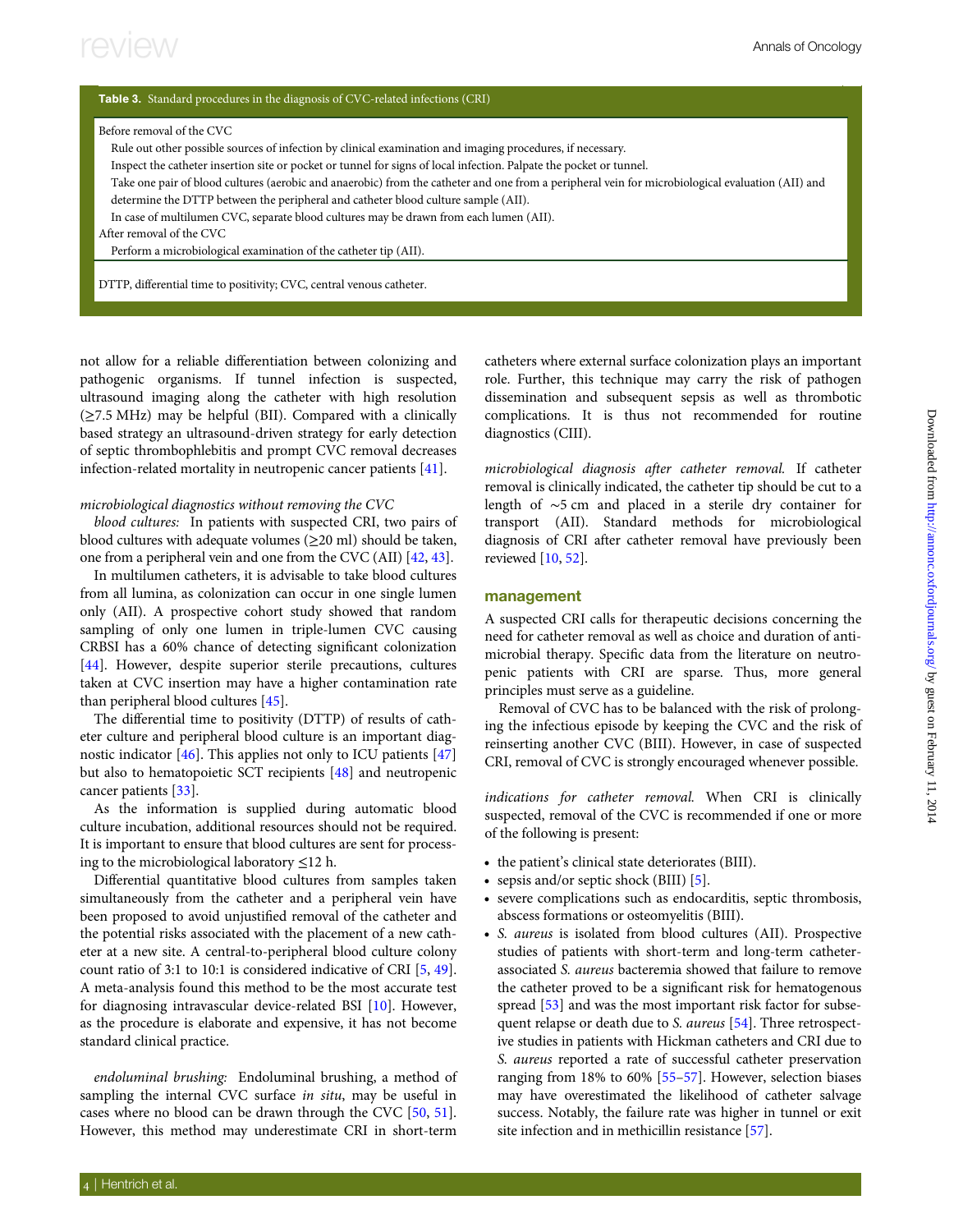- Gram-negative bacilli are isolated from blood cultures. Most Gram-negative bacilli causing CRI are non-enteric organisms acquired from the hospital environment, such as Stenotrophomonas maltophilia, Pseudomonas spp. and Acinetobacter spp. In this situation, early removal (<72 h) of the CVC is recommended in order to prevent relapses (BII) [\[58](#page-9-0)–[60](#page-9-0)].
- Candida spp. are isolated from blood cultures. In a retrospective study on neutropenic cancer patients with mucositis, the CVC was identified as a source of candidemia in only 27% [\[61\]](#page-9-0), whereas the gastrointestinal tract had previously been reported to be an important source of candidemia [[62\]](#page-9-0). Two prospective observational studies showed catheter retention to be associated with increased risk of death on univariate and multivariate analysis [[63](#page-9-0), [64](#page-9-0)]. Notably, in one of the studies, catheter removal was associated with a lower mortality rate only in patients with neutropenia [\[64,](#page-9-0) [65\]](#page-9-0). Other prospective observational studies that included 427 and 118 consecutive candidemic patients with several underlying diseases also found CVC retention to be a risk factor for death on multivariate analysis [[66,](#page-9-0) [67](#page-9-0)]. In contrast, in a retrospective analysis of two phase III trials, designed primarily to determine the efficacy of antifungal drugs in the treatment of candidemia, CVC removal was not associated with any clinical benefit [\[68\]](#page-9-0). However, only 10% of the patients included in this analysis were neutropenic, and there was a lack of statistical power for evidence against CVC removal [[69](#page-9-0)]. A recent retrospective study in cancer patients with candidemia reported a poorer survival if the CVC was not removed or removed >72 h [[70\]](#page-9-0). Further, a prospective cohort study found the removal of a CVC at or within 5 days associated with decreased mortality [[71\]](#page-9-0). In conclusion, CVC removal is recommended in cancer patients with candidemia (AII).

#### catheter preservation.

- In cases of uncomplicated CRI—defined as response to antimicrobial therapy (defervescense, negative blood culture) within 72 h after start of antimicrobial treatment [\[5\]](#page-7-0)—catheter removal may not necessarily be indicated. However, the above-mentioned issues must be considered.
- Preservation of CVC may be attempted in hemodynamic stable non-neutropenic ICU patients without proven bacteremia, no local infection and no intravascular foreign body (e.g. pacemaker, prosthetic heart valve), given the CVC is carefully watched (AI) [\[72\]](#page-9-0).
- In cases of a BSI with CNS long-term catheters ( port system, Hickman catheter) may be left in place with a combination of systemic antibacterial therapy applied (BII). No randomized trials have evaluated the treatment of CNS CRBSI. However, in two retrospective cohort studies, CVC retention did not have an impact on mortality [\[73\]](#page-9-0) or on the resolution of CNS bacteremia [[74](#page-9-0)] but was a significant risk factor of recurrence, in particular in patients with a port system [\[74](#page-9-0)].
- If Corynebacterium jeikeium has been detected as a cause for CRI in neutropenic cancer patients. However, there are no prospective data on whether or not to remove the CVC [[75\]](#page-9-0). A retain of CVC along with vancomycin treatment may be

acceptable in hemodynamic stable patients with tunneled CVC (BII) [\[76](#page-9-0)].

Of note, CVC removal is not always practical in patients with hematological malignancies. An exchange over a guidewire with uncoated CVC may contribute to the development of CRBSI and can thus not be routinely recommended [[77](#page-9-0)]. However, a matched retrospective cohort study in cancer patients with CRI found a catheter exchange over a guidewire for a minocyclin/rifampin-coated catheter safe [[78\]](#page-9-0). A CVC exchange over a guidewire may only be used in those patients where the risk of reinsertion outweighs the persistence of CRI complication (BIII).

local infections. Exit site infections usually respond to management by local measures and antibiotics. However, in patients with tunnel or pocket infection, catheter explantation is usually required (BIII) [[5](#page-7-0), [79\]](#page-9-0).

initial antimicrobial treatment. The choice of the first-line empirical drugs should take into account the underlying malignancy, clinical presentation and severity of acute illness.

Current evidence shows that the addition of anti-Gram-positive treatment, namely glycopeptides, before documentation of a Gram-positive infection, does not improve outcomes in febrile neutropenia (EI) [[80,](#page-9-0) [81](#page-9-0)]. The widespread emergence of multiresistant bacterial strains should discourage strategies, such as adding vancomycin without proof of antibiotic-resistant Grampositive bacteria as causative pathogen and/or in patients with signs of severe sepsis and shock (DIII).

After receipt of culture results, antimicrobial treatment in CRI should be modified according to in vitro susceptibility testing results (AII). However, in case of CVC removal and defervescence, the initial antimicrobial regimen may be continued (BIII). Depending on the causative pathogen antibiotic treatment should be continued for at least 7 days after the first sterile blood culture has been taken (AII) [\[82,](#page-9-0) [83](#page-9-0)]. However, specific data from neutropenic patients for the management and duration of antimicrobial treatment are sparse.

Table [4](#page-5-0) comprises recommendations for targeted antimicrobial treatment of the most commonly involved pathogens in patients with CRI.

antibiotic-lock technique. The use of the antibiotic-lock technique (ALT) for the treatment of CRI was investigated in small randomized trials, prospective case series or retrospective cohort studies [\[84](#page-9-0)–[87](#page-9-0)]. The ALT mostly consisted of vancomycin, teicoplanin, daptomycin, amikacin or gentamicin usually in combination with heparin. The solution is instilled into the CVC and allowed to dwell for several hours or days. The procedure can be repeated several times. ALT resulted in overall cure rates of up to 100% [\[86](#page-9-0), [87](#page-9-0)]. The optimal duration of ALT is unknown. ALT was reported to be less effective in port-associated CRI compared with infection of short-term CVC [\[88](#page-9-0)]. ALT for 10–14 days might be a treatment option for 'highly needed" infected catheters (BIII).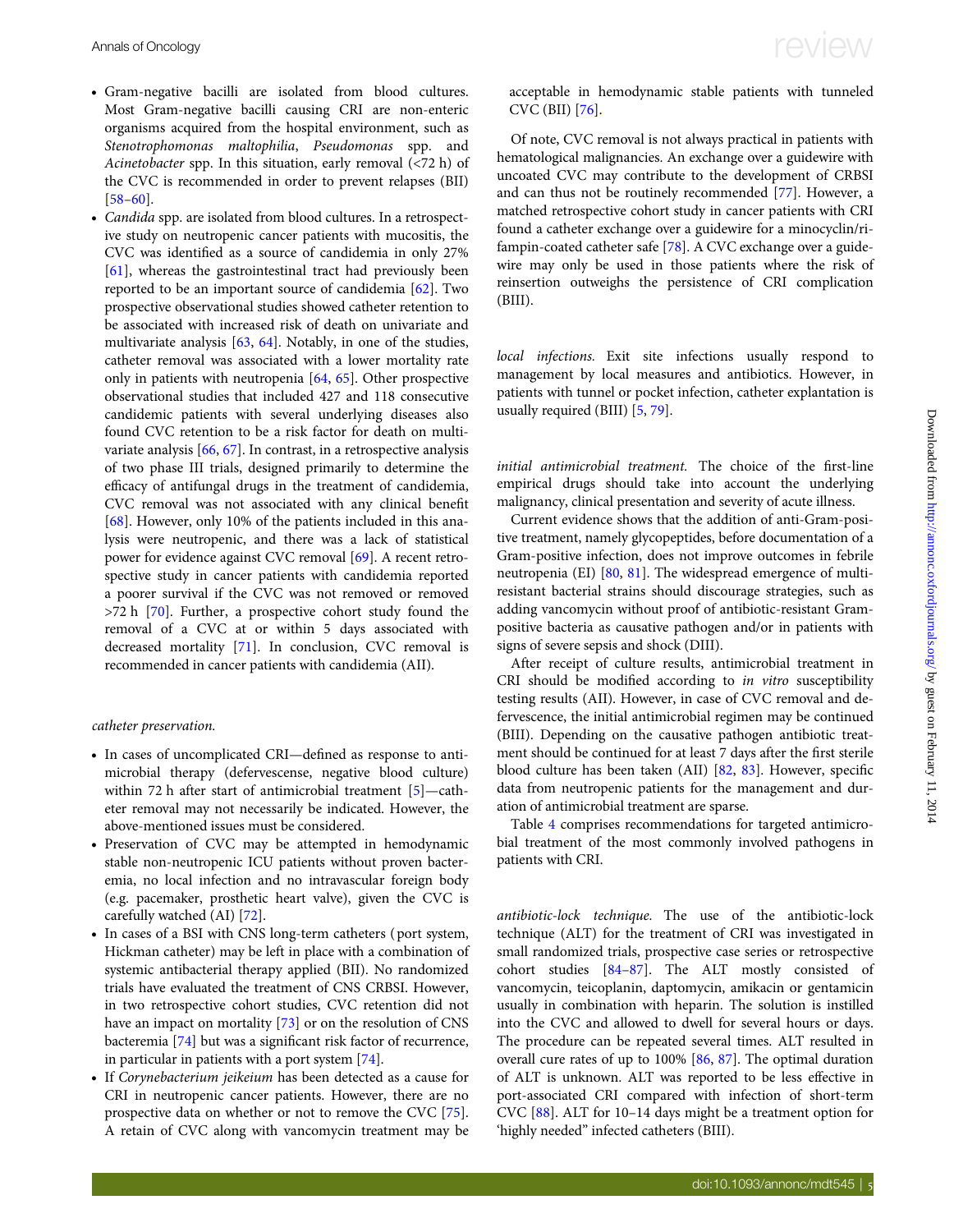<span id="page-5-0"></span>

| <b>Table 4.</b> Antimicrobial therapy of CVC-related bloodstream infections (CRBSI) depending on causative pathogen |                                                                                                                                                                     |                                                                           |  |  |  |
|---------------------------------------------------------------------------------------------------------------------|---------------------------------------------------------------------------------------------------------------------------------------------------------------------|---------------------------------------------------------------------------|--|--|--|
| Pathogen                                                                                                            | Therapy                                                                                                                                                             | Duration <sup>a</sup>                                                     |  |  |  |
| Staphylococcus aureus<br>(methicillin-sensitive) <sup>b</sup>                                                       | Isoxazolylpenicillin (penicillinase-resistant<br>penicillin)                                                                                                        | $>2$ weeks <sup>c</sup>                                                   |  |  |  |
| S. <i>aureus</i> (methicillin-resistant) <sup>b</sup>                                                               | Glycopeptide, linezolid, quinupristin/dalfopristin                                                                                                                  | $>2$ weeks <sup>c</sup>                                                   |  |  |  |
| Coagulase-negative stapylococci                                                                                     | According to susceptibility pattern; glycopeptides<br>only in case of methicillin-resistance                                                                        | 5-7 days after defervescence (in patients with<br>persistent neutropenia) |  |  |  |
| Enterococci                                                                                                         | Aminopenicillin; glycopeptide and aminoglycoside<br>in case of ampicillin resistance;<br>Linezolid or quinupristin/dalfopristin in case of<br>vancomycin resistance | 5-7 days after defervescence (in patients with<br>persistent neutropenia) |  |  |  |
| Stenotrophomonas maltophilia                                                                                        | Co-trimoxazole                                                                                                                                                      | $>2$ weeks                                                                |  |  |  |
| Candida albicans <sup>b</sup>                                                                                       | Fluconazole or echinocandine or amphotericin B<br>lipid-based formulations                                                                                          | >2 weeks                                                                  |  |  |  |
| Non-albicans Candida spp. <sup>b</sup>                                                                              | Amphotericin B lipid-based formulations or<br>echinocandins or voriconazole                                                                                         | >2 weeks                                                                  |  |  |  |
| All other pathogens                                                                                                 | According to susceptibility pattern                                                                                                                                 | Not defined                                                               |  |  |  |

a Follow-up blood cultures necessary after cessation of antibiotic/antifungal therapy in order to rule out persistence of infection (AII). <sup>b</sup>Catheter removal required (AII).

<sup>c</sup>Higher incidence of organ infection if treatment is continued for <2 weeks (AII) [\[82\]](#page-9-0).

CVC, central venous catheter.

### prevention

surveillance—education. Prospective surveillance programs along with intensive training strategies to improve the handling of CVC are able to reduce CRI rates by up to 68% not only in ICU patients [\[89](#page-9-0)–[94\]](#page-9-0) but also in neutropenic patients with hematologic malignancies [\[23](#page-8-0)]. Simulation-based training in CVC insertion reduced CRBSI in a prospective cohort study in ICU patients [[95\]](#page-9-0). Education and process control has been shown to decrease both CRI (in particular CABSI) [[96](#page-9-0)–[99](#page-9-0)] and mortality (AII) [[100\]](#page-10-0). Thus, treating institutions should be encouraged to establish surveillance and education programs for nurses and physicians [\[4,](#page-7-0) [94](#page-9-0), [101](#page-10-0)].

There is no role for taking prophylactic blood cultures from implanted CVC in the absence of any signs of infections (CIII).

hand hygiene—skin preparation. Hand hygiene procedures (alcohol-based hand rub), aseptic technique and maximal sterile barrier precautions are important factors in preventing CRI (AII) [[4](#page-7-0), [6,](#page-7-0) [90,](#page-9-0) [97,](#page-9-0) [100](#page-10-0), [102\]](#page-10-0). Maximum sterile barrier precautions include wearing a sterile gown, gloves and cap and using a large sterile drape. Ultrasound-guided placement may be helpful to reduce the number of mechanical complications and cannulation attempts (BI) [\[103,](#page-10-0) [104\]](#page-10-0).

For cutaneous antisepsis, an alcohol containing >0.5% chlorhexidine-based solution (CBA) should be used as it proved to be more efficacious in decreasing CRBSI compared with 10% polyvidone-iodine or 70% alcohol-only solutions for catheter insertion (AI)  $[94, 105-107]$  $[94, 105-107]$  $[94, 105-107]$  $[94, 105-107]$  $[94, 105-107]$ . Although a meta-analysis of >4000 catheters—of which 1493 were CVC—suggested that CBA reduced the risk of CRI relative to polyvidone iodine [\[108](#page-10-0)], alcoholic polyvidone-iodine solutions (A-PVP) or 70% propanolol are safe alternatives if there is a contraindication to chlorhexidine (AI) [\[6,](#page-7-0) [94](#page-9-0), [105,](#page-10-0) [106,](#page-10-0) [109,](#page-10-0) [110](#page-10-0)]. This recommendation is supported by a recent cohort study that revealed no major clinical advantage of CBA use over A-PVP for preventing CRI [[111](#page-10-0)].

One randomized, controlled study showed that the serial combination of alcoholic chlorhexidine solution with aqueous polyvidone-iodine was superior to either of the regimens alone [[112](#page-10-0)]. In another randomized, controlled trial skin disinfection with 0.1% octenidine plus 30% 1-propanol and 45% 2-propanol proved superior to 74% ethanol with 10% 2-propanol in terms of skin colonization at the CVC insertion site, positive culture at the catheter tip and CABSI [\[22](#page-8-0)]. This study supported results of two prior observational studies demonstrating octenidine in alcoholic solution to be a better option than alcohol alone for the prevention of CRI [[113](#page-10-0), [114](#page-10-0)].

Thus, both serial combination of alcoholic chlorhexidine solution with aqueous polyvidone-iodine or octenidine/propanolol solutions are also useful for cutaneous antisepsis (AI).

selection of catheters and sites. As randomized studies showed similar infection rates between single-, double- and triple-lumen CVC [\[115,](#page-10-0) [116\]](#page-10-0), a preferred use of single-lumen catheters is not supported [\[117](#page-10-0)]. The use of femoral lines is associated with a greater risk of infectious and thrombotic complications than the use of subclavian lines [[118](#page-10-0)–[121\]](#page-10-0). Thus, femoral catheterization should be avoided (DIII). While no randomized studies have directly compared infection rates as primary outcome measure between internal jugular vein and subclavian vein catheterization, the site of catheter insertion (internal jugular vein versus subclavian vein) was not noted to be a risk factor for CRI in a recent prospective randomized study on the use of antimicrobial impregnated CVC [\[122\]](#page-10-0). A Cochrane analysis found subclavian and internal jugular central venous access routes to have similar risks for catheter-related complications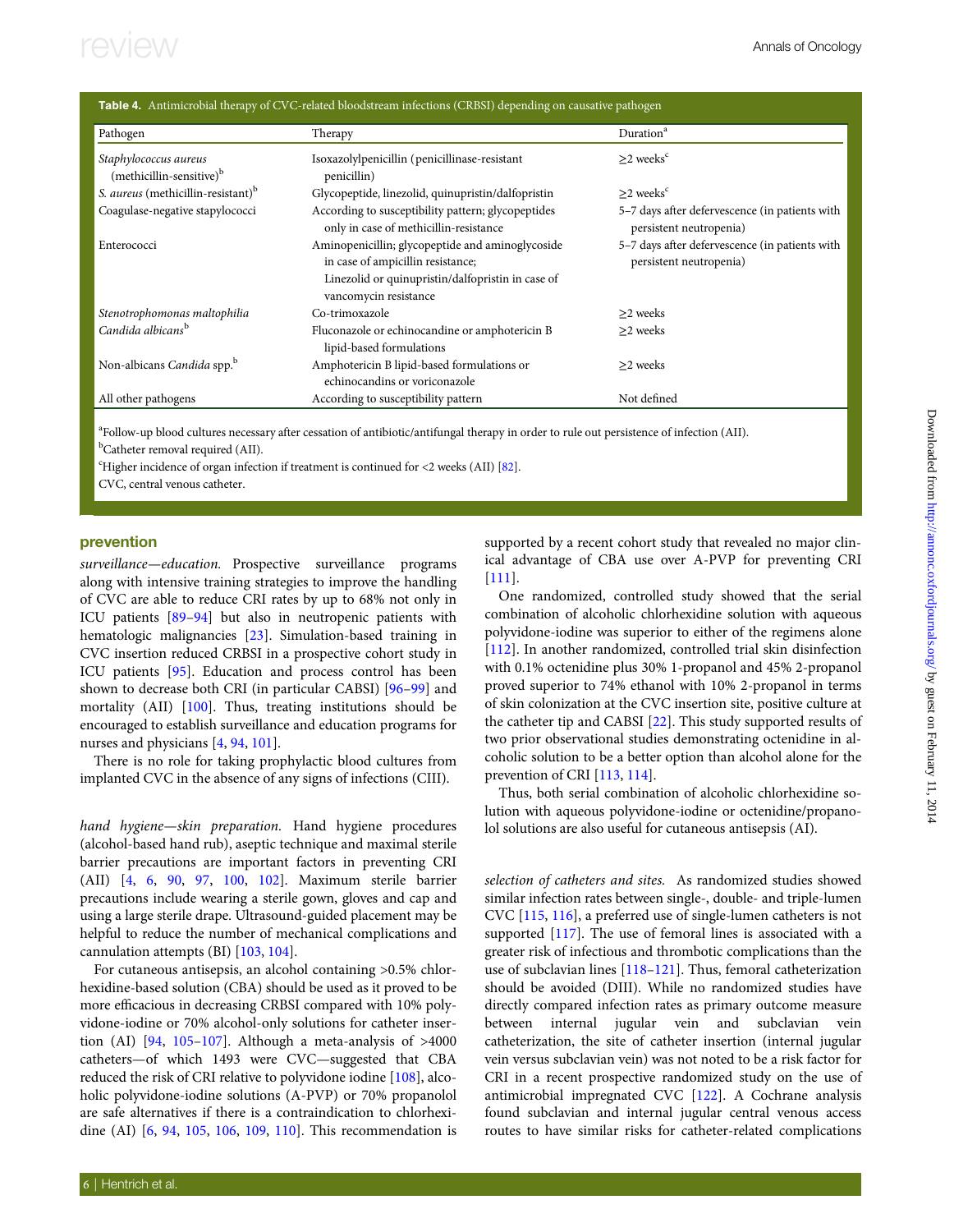[\[121\]](#page-10-0). Another prospective observational study also found no differences in CRI rates between different insertion sites [\[123\]](#page-10-0). However, the risk for uncontrolled hemorrhage or pneumothorax may be higher by using subclavian lines. In a recent prospective observational study, the subclavian vein access resulted in more overall complications than the internal jugular vein access [[124](#page-10-0)]. As demonstrated by one randomized study, sutureless securement devices are able to reduce the risk for infection for CVC (BI) [\[125\]](#page-10-0).

systemic antimicrobial prophylaxis. Systemic antimicrobial prophylaxis before insertion of the catheter does not result in a significant reduction of CRI (EI) [[126](#page-10-0)].

antimicrobial catheters. CVC impregnated with antiseptics (chlorhexidine and sulfadiazine silver) on the external or on both the external and internal surfaces have been evaluated in numerous randomized, controlled trials [[6](#page-7-0), [107,](#page-10-0) [110](#page-10-0), [127](#page-10-0)–[131\]](#page-10-0). While most of the studies showed a significant reduction in catheter colonization, a significant reduction in CRBSI was not consistently demonstrated. Thus, routine use of antiseptic catheters cannot generally be recommended in cancer patients (CI).

Antimicrobial-impregnated catheters (minocycline/rifampicin or miconazole/rifampicin) reduced the incidence of CRI in four of five randomized studies (AI) [[132](#page-10-0)–[137\]](#page-10-0). Of note, the duration of catheterization was unusually long (63 and 66 days, respectively) in the study carried out in cancer patients [\[134\]](#page-10-0) and there is concern that resistance may develop. However, minocycline or rifampicin resistance has not been observed in a retrospective clinical cohort study over a period of 7 years [[138\]](#page-10-0). Although not generally recommended, the use of antimicrobialimpregnated catheters may be useful in patients with long-term CVC if the CRI rate remains high despite implementation of educational programs and appropriate process control (BII).

# <span id="page-6-0"></span>Annals of Oncology  $r_{\text{eV}}$

antibiotic-lock technique. ALT proved to be effective for prevention of catheter hub colonization with Gram-positive bacteria and subsequent bacteremia during chemotherapyinduced neutropenia [\[139\]](#page-10-0). Two meta-analyses showed a reduction of CRI or BSI by using ALT solutions [[126,](#page-10-0) [140\]](#page-10-0). However, the test for heterogeneity—seeking to determine whether there are genuine differences underlying the results of the studies—was statistically significant in one of the metaanalysis [[140](#page-10-0)]. In a prospective, randomized, double-blind trial in patients with hematological malignancies daily administrations of ethanol locks effectively reduced the incidence of CABSI [[141](#page-10-0)]. In contrast, another randomized study on the efficacy and safety of daily ethanol lock for the prevention of CRBSI showed a 3.6-fold, nonsignificant, reduction for patients receiving ethanol [[142](#page-11-0)].

Depending on the baseline CRI rate, it is justified to flush a long-term CVC with a combination of an antibiotic and heparin, if the CRI rate at the institution is high [[126\]](#page-10-0). However, the beneficial effects of ALT must be balanced by the potential for allergic reactions, toxicity and emergence of antimicrobial resistance (BI).

topical antimicrobials. No data are available demonstrating beneficial effects of topical application of antibiotic/antiseptic ointments at the catheter insertion site in patients with cancer. Given the risk of selecting resistant bacteria and fungi, topical antimicrobial ointments cannot be recommended (EII) [[143\]](#page-11-0).

catheter site dressing. Sterile gauze or transparent film should be used to cover the CVC insertion site [[6](#page-7-0)]. A Cochrane review on the use of gauze, tape and transparent polyurethane dressings for CVC found that CRBSI were higher in the transparent polyurethane group when compared with gauze and tape (odds ratio = 4.19). However, this finding was based on small trials, and the confidence intervals were wide indicating high uncertainty around this estimate [[144\]](#page-11-0). Two systematic reviews on the risk for

#### Table 5. Management of CVC-related infections (CRI)

- Compliance with hygiene principles during insertion and standardized aseptic placement help to avoid infections (AII).
- Education programs for nurses and physicians help to reduce the incidence of CRI (AII).
- Alcoholic chlorhexidine solution with alcoholic polyvidone-iodine solutions or octenidine/propanolol solutions should be used for disinfection of the catheter insertion site (AI).
- Ultrasound-guided placement may be helpful to reduce the number of mechanical complications and cannulation attempts (BI).
- Routine catheter replacement to provide shorter residence times does not reduce infection rates (DI).
- Systemic prophylactic antibiotic treatment before catheter insertion is not recommended (EI).
- Topical application of antibiotic ointments for reducing staphylococcal colonization at the catheter insertion site is not recommended (EII).
- More frequent replacement does not reduce the incidence of infection (DI).
- Primary catheter removal is necessary in patients with CRBSI due to Staphylococcus aureus (AII).
- Primary catheter removal is necessary in patients with CRBSI due to Candida spp. (AII).
- Primary catheter removal is necessary in patients with tunnel and pocket infection (BIII).

Preservation of CVC may be initially attempted in clinically stable patients in the presence of coagulase-negative staphylococci or Corynebacterium jeikeium (BII).

- Prompt empirical vancomycin therapy is not required (EI).
- At least 2 weeks of systemic antimicrobial treatment is recommended in immunocompromised patients (BIII).
- An antimicrobial-lock technique may be an option for 'highly needed' infected catheters (BIII).

CRI, catheter-related infection; CRBSI, catheter-related bloodstream infection; CVC, central venous catheter.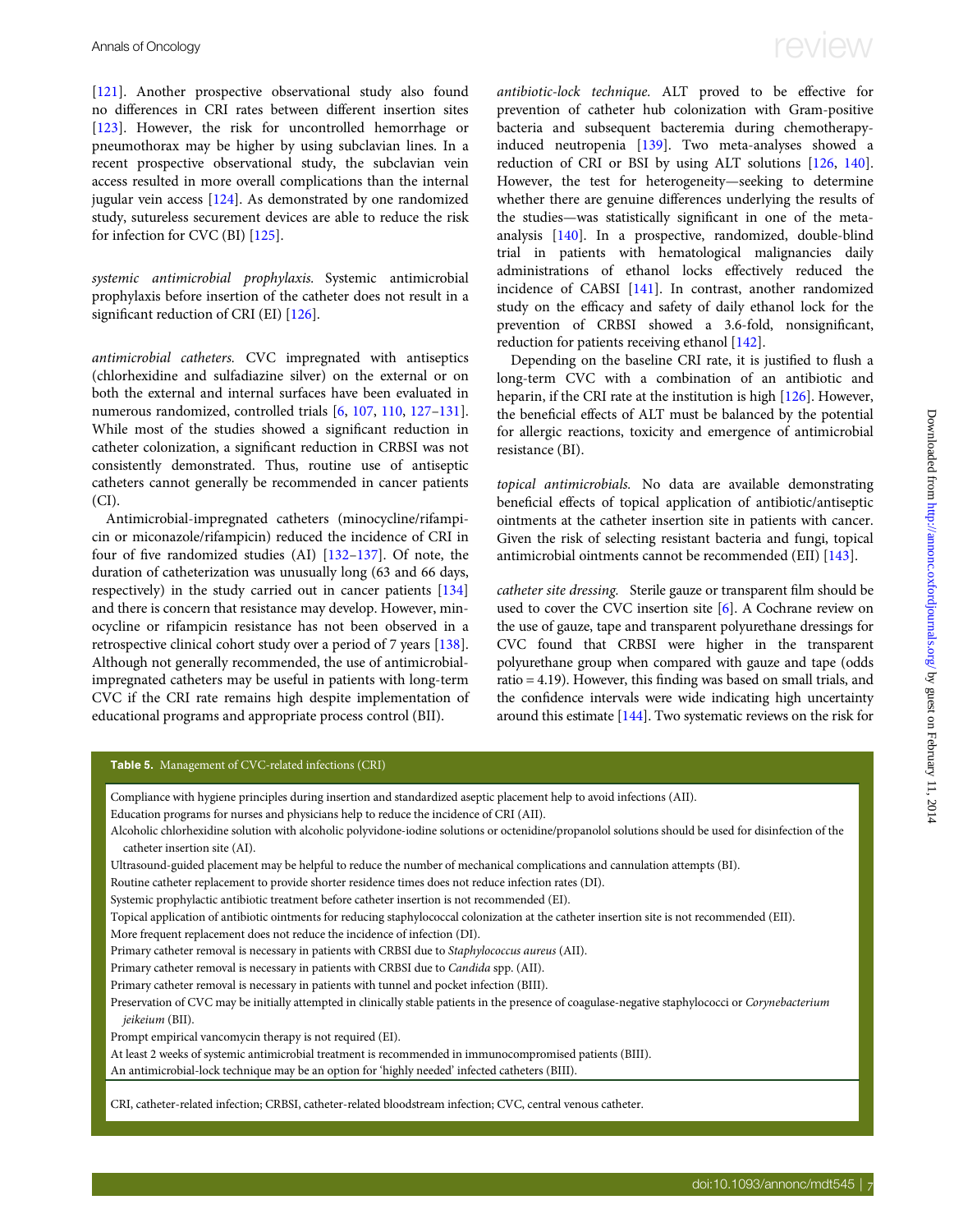### <span id="page-7-0"></span>Table 6. Unresolved issues Diagnosis Is it useful to document bloodstream clearance after completion of antimicrobial treatment in all patients with CRBSI, irrespective of catheter removal? Can a single blood culture positive for CNS be disregarded in all cases? Management If catheter-drawn blood cultures are positive, but those from peripheral veins are negative, what is the optimal therapeutic approach? How to proceed with unconfirmed CRI, pending blood culture results? Is there a documented benefit from routine transesophageal echocardiography in patients with Staphylococcus aureus CRBSI? And if so, is there a difference between patients in whom the CVC is retained and those who underwent prompt CVC removal? Is systemic antimicrobial therapy indicated in all patients with catheter-related bacteremia caused by CNS after catheter removal? How should Stenotrophomonas maltophilia bacteremia be treated when co-trimoxazole fails? If in an individual patient with catheter-related candidemia the CVC cannot be removed, should antifungal treatment with an agent that penetrates a biofilm preferred? If a CVC of a patient with candidemia is removed, should there be a time interval before a new catheter is inserted, in order to avoid prompt colonization of the new CVC? If ALTs are used in addition to systemic antimicrobial therapy, what is the optimal duration of this treatment? How long should antimicrobial treatment be continued in a patient in whom the CVC could not be removed? If in a febrile patient, one lumen of a multilumen CVC is clotted should the CVC be removed?

CRBSI, catheter-related blood stream infection; CNS, coagulase-negative staphylococci; CVC, central venous catheter; ALTs, antibiotic lock techniques.

CRBSI using transparent dressings versus gauze dressings found no difference between different dressing types in CRBSI, catheter tip colonization or skin colonization [[145,](#page-11-0) [146\]](#page-11-0). Thus, gauze, tape or transparent polyurethane dressings can all be recommended for catheter site insertion dressing (AI). Chlorhexidineimpregnated sponge dressings showed a reduction in CRI rates compared with standard dressings in two randomized trials [[147](#page-11-0), [148\]](#page-11-0). However, giving the disadvantages of the sponge such as concealing the insertion site, soiling or detachment, transparent chlorhexidine-impregnated gel dressing should be preferred as it proved superior to standard dressings in a randomized, controlled trial (AI) [\[149\]](#page-11-0).

Daily bathing with chlorhexidine reduces both CRBSI in the medical ICU [\[150\]](#page-11-0), and CABSI in SCT recipients [\[151\]](#page-11-0). However, a reduction in CRI has not yet been shown in hematology patients (CIII).

Gauze dressings should be replaced every 2 days, transparent dressings every 7 days, unless local contamination, signs of inflammation or detachment are present (BI) [4, 6, [152](#page-11-0)].

replacement of CVC and administration sets. Routine catheter replacement to prevent CRI has not been shown to lower infection rates (DI) [4, [153](#page-11-0), [154](#page-11-0)]. Infusion and tubing systems should be replaced as previously recommended [4, 6, [155\]](#page-11-0).

Recommendations on management and prevention of CRI are summarized in Table [5](#page-6-0).

### unresolved clinical issues requiring further studies

As outlined in Table 6, there are a number of unresolved issues underlining the need for further studies in patients with cancer.

### disclosure

MH served on the speakers' bureau for Gilead and MSD; SM served on the speakers' bureau for MSD and Pfizer; OP served on the speakers' bureau for Astellas, Gilead and MSD, and received research support from BioRaf, Fresenius and Pierre Fabre; GM served on the speakers' bureau for Gilead, MSD and Pfizer and received honoraria from Gilead, MSD and Pfizer. All remaining authors have declared no conflicts of interest.

### references

- 1. Dettenkofer M, Ebner W, Bertz H et al. Surveillance of nosocomial infections in adult recipients of allogeneic and autologous bone marrow and peripheral blood stem-cell transplantation. Bone Marrow Transplant 2003; 31: 795–801.
- 2. Boersma RS, Jie KS, Verbon A et al. Thrombotic and infectious complications of central venous catheters in patients with haematological malignancies. Ann Oncol 2008; 19: 433–442.
- 3. Pearson ML, Hierholzer WJ, Garner JS et al. Guideline for prevention of intravascular device-related infections. Am J Infect Control 1996; 24: 262–293.
- 4. Robert Koch-Institut. Prävention Gerfäßkatheter-assoziierter Infektionen. Empfehlungen der Kommission für Krankenhaushygiene und Infektionsprävention beim Robert Koch-Institut (RKI). Bundesgesundheitsbl Gesundheitsforsch Gesundheitsschutz 2002; 45: 907–924.
- 5. Mermel LA, Allon M, Bouza E et al. Clinical practice guidelines for the diagnosis and management of intravascular catheter-related infection: 2009 update by the Infectious Diseases Society of America. Clin Infect Dis 2009; 49: 1–45.
- 6. O'Grady NP, Alexander M, Burns L et al. Guidelines for the prevention of intravascular catheter-related infections. Clin Infect Dis 2011; 52: e162–e193.
- 7. Kish MA. Guide to development of practice guidelines. Clin Infect Dis 2001; 32: 851–854.
- 8. Wolf HH, Leithäuser M, Maschmeyer G et al. Central venous catheter-related infections in hematology and oncology: guidelines of the Infectious Diseases Working Party (AGIHO) of the German Society of Hematology and Oncology (DGHO). Ann Hematol 2008; 87: 863–876.
- 9. O'Grady NP, Alexander M, Dellinger EP et al. Guidelines for the prevention of intravascular catheter-related infections. MMWR Recomm Rep 2002; 51(RR-10): 1–36.
- 10. Safdar N, Fine JP, Maki DG. Meta-analysis: methods for diagnosing intravascular device-related bloodstream infection. Ann Intern Med 2005; 142: 451–466.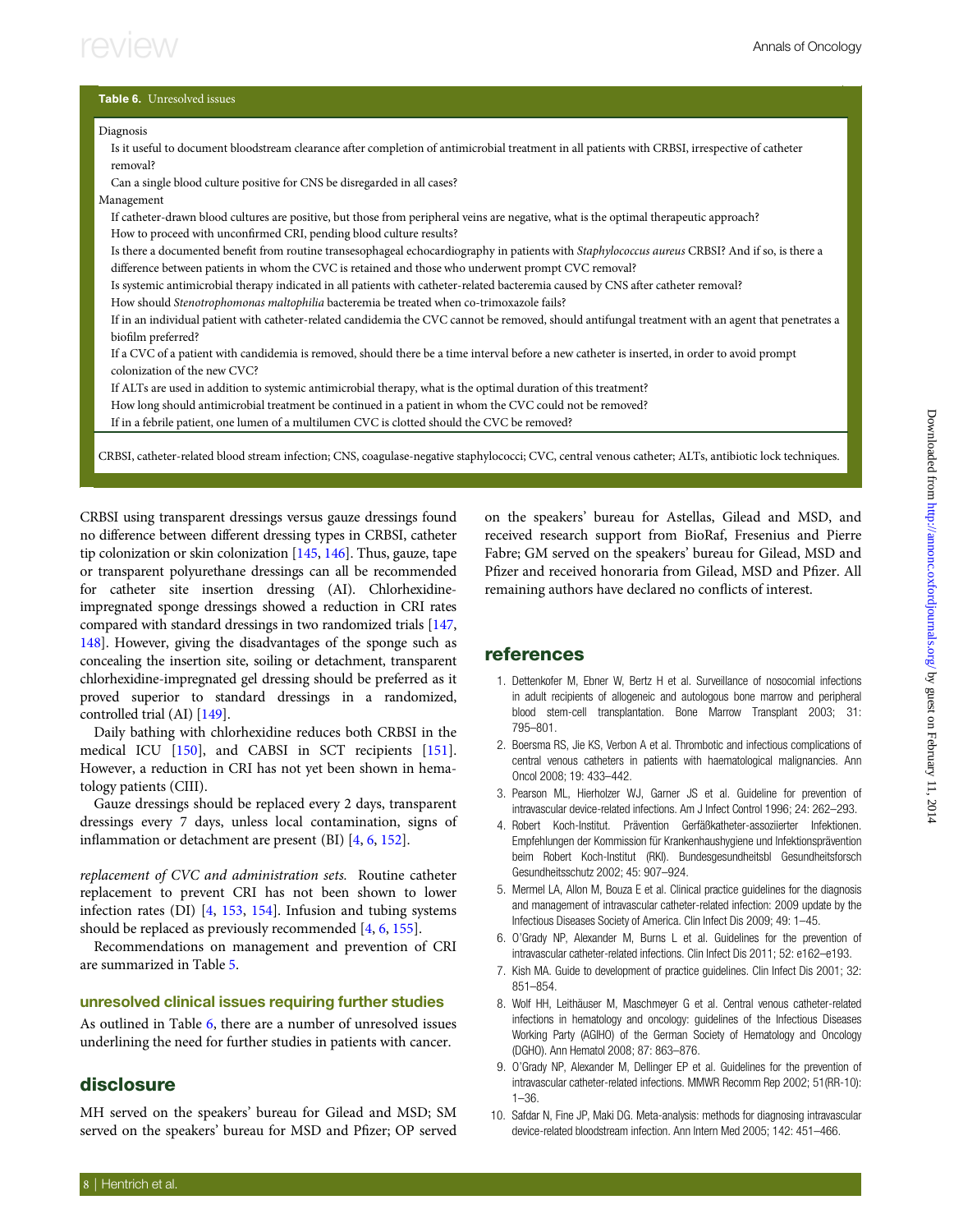- <span id="page-8-0"></span>11. Chatzinikolaou I, Hanna H, Hachem R et al. Differential quantitative blood cultures for the diagnosis of catheter-related bloodstream infections associated with short- and long-term catheters: a prospective study. Diagn Microbiol Infect Dis 2004; 50: 167–172.
- 12. Safdar N, Maki DG. The pathogenesis of catheter-related bloodstream infection with noncuffed short-term central venous catheters. Intensive Care Med 2004; 30: 62–67.
- 13. Mermel LA. What is the predominant source of intravascular catheter infections? Clin Infect Dis 2011; 52: 211–212.
- 14. Luft D, Schmoor C, Wilson C et al. Central venous catheter-associated bloodstream infection and colonisation of insertion site and catheter tip. What are the rates and risk factors in haematology patients? Ann Hematol 2010; 89: 1265–1275.
- 15. Raad II, Luna M, Khalil SA et al. The relationship between the thrombotic and infectious complications of central venous catheters. JAMA 1994; 271: 1014–1016.
- 16. Costa SF, Miceli MH, Anaissie EJ. Mucosa or skin as a source of coagulasenegative staphylococcal bacteraemia? Lancet Infect Dis 2004; 4: 278–286.
- 17. Raad I. Intravascular-catheter-related infections. Lancet 1998; 351: 893–898.
- 18. Nishikawa K, Takasu A, Morita K et al. Deposits on the intraluminal surface and bacterial growth in central venous catheters. J Hosp Infect 2010; 75: 19–22.
- 19. Worth LJ, Black J, Seymour JF et al. Surveillance for catheter-associated bloodstream infection in hematology units: quantifying the characteristics of a practical case definition. Infect Control Hosp Epidemiol 2008; 29: 358–360.
- 20. Benet T, Vanhems P. Correlation of nosocomial bloodstream infection incidences: an ecological study. J Hosp Infect 2009; 73: 217–224.
- 21. Mollee P, Jones M, Stackelroth J et al. Catheter-associated bloodstream infection incidence and risk factors in adults with cancer: a prospective cohort study. J Hosp Infect 2011; 78: 26–30.
- 22. Dettenkofer M, Wilson C, Gratwohl A et al. Skin disinfection with octenidine dihydrochloride for central venous catheter site care: a double-blind, randomized, controlled trial. Clin Microbiol Infect 2010; 16: 600–606.
- 23. Chaberny IF, Ruseva E, Sohr D et al. Surveillance with successful reduction of central line-associated bloodstream infections among neutropenic patients with hematologic or oncologic malignancies. Ann Hematol 2009; 88: 907–912.
- 24. Ram R, Gafter-Gvili A, Raanani P et al. Surveillance of infectious complications in hemato-oncological patients. Isr Med Assoc J 2009; 11: 133–137.
- 25. Apostolopoulou E, Raftopoulos V, Terzis K et al. Infection Probability Score, APACHE II and KARNOFSKY scoring systems as predictors of bloodstream infection onset in hematology-oncology patients. BMC Infect Dis 2010; 10: 135.
- 26. German National Reference Center for Nosocomial Infections; [http://www.nrz](http://www.nrz-hygiene.de/surveillance/kiss/onko-kiss)[hygiene.de/surveillance/kiss/onko-kiss](http://www.nrz-hygiene.de/surveillance/kiss/onko-kiss) (Dec 04, 2013, date last accessed)
- 27. Howell PB, Walters PE, Donowitz GR et al. Risk factors for infection of adult patients with cancer who have tunnelled central venous catheters. Cancer 1995; 75: 1367–1375.
- 28. Wisplinghoff H, Seifert H, Wenzel RP et al. Current trends in the epidemiology of nosocomial bloodstream infections in patients with hematological malignancies and solid neoplasms in hospitals in the United States. Clin Infect Dis 2003; 36: 1103–1110.
- 29. Meyer E, Beyersmann J, Bertz H et al. Risk factor analysis of blood stream infection and pneumonia in neutropenic patients after peripheral blood stem-cell transplantation. Bone Marrow Transplant 2007; 39: 173–178.
- 30. Lordick F, Hentrich M, Decker T et al. Ultrasound screening for internal jugular vein thrombosis aids the detection of central venous catheter-related infections in patients with haematooncological diseases: a prospective observational study. Br J Haematol 2003; 120: 1073–1078.
- 31. van Rooden CJ, Schippers EF, Barge RM et al. Infectious complications of central venous catheters increase the risk of catheter-related thrombosis in hematology patients: a prospective study. J Clin Oncol 2005; 23: 2655–2660.
- 32. Peris A, Zagli G, Bonizoli M et al. Implantation of 3951 long-term central venous catheters: performances, risk analysis, and patient comfort after ultrasoundguidance introduction. Anesth Analg 2010; 111: 1194–1201.
- 33. Seifert H, Cornely O, Seggewiss K et al. Bloodstream infection in neutropenic cancer patients related to short-term nontunnelled catheters determined by quantitative blood cultures, differential time to positivity, and molecular

epidemiological typing with pulsed-field gel electrophoresis. J Clin Microbiol 2003; 41: 118–123.

- 34. Hummel M, Warga C, Hof H et al. Diagnostic yield of blood cultures from antibiotic-naive and antibiotically treated patients with haematological malignancies and high-risk neutropenia. Scand J Infect Dis 2009; 41: 650–655.
- 35. Marcos M, Soriano A, Inurrieta A et al. Changing epidemiology of central venous catheter-related bloodstream infections: increasing prevalence of Gram-negative pathogens. Antimicrob Chemother 2011; 66: 2119–2125.
- 36. Gudiol C, Bodro M, Simonetti A et al. Changing aetiology, clinical features, antimicrobial resistance, and outcomes of bloodstream infection in neutropenic cancer patients. Clin Microbiol Infect 2013; 19: 474–479.
- 37. Montassier E, Batard E, Gastinne T et al. Recent changes in bacteremia in patients with cancer: a systematic review of epidemiology and antibiotic resistance. Eur J Clin Microbiol Infect Dis 2013; 32: 841–850.
- 38. Wisplinghoff H, Bischoff T, Tallent S et al. Nosocomial bloodstream infections in US hospitals: analysis of 24,179 cases from a prospective nationwide surveillance study. Clin Infect Dis 2004; 39: 309–317.
- 39. Burton DC, Edwards JR, Horan TC et al. Methicillin-resistant Staphylococcus aureus central line-associated bloodstream infections in US intensive care units, 1997–2007. JAMA 2009; 301: 727–736.
- 40. Link H, Boehme A, Cornely OA et al. Antimicrobial therapy of unexplained fever in neutropenic patients. Ann Hematol 2003; 82: S105–S117.
- 41. Picardi M, Pagliuca S, Chiurazzi F et al. Early ultrasonographic finding of septic thrombophlebitis is the main indicator of central venous catheter removal to reduce infection-related mortality in neutropenic patients with bloodstream infection. Ann Oncol 2012; 23: 2122–2128.
- 42. DesJardin JA, Falagas ME, Ruthazer R et al. Clinical utility of blood cultures drawn from indwelling central venous catheters in hospitalized patients with cancer. Ann Intern Med 1999; 131: 641–647.
- 43. Bouza E, Alvarado N, Alcala L et al. A randomized and prospective study of 3 procedures for the diagnosis of catheter-related bloodstream infection without catheter withdrawal. Clin Infect Dis 2007; 44: 820–826.
- 44. Dobbins BM, Catton JA, Kite P et al. Each lumen is a potential source of central venous catheter-related bloodstream infection. Crit Care Med 2003; 31: 1688–1690.
- 45. Stohl S, Benenson S, Sviri S et al. Blood cultures at central line insertion in the intensive care unit: comparison with peripheral venipuncture. J Clin Microbiol 2011; 49: 2398–2403.
- 46. Raad I, Hanna HA, Alakech B et al. Differential time to positivity: a useful method for diagnosing catheter-related bloodstream infections. Ann Intern Med 2004; 140: 18–25.
- 47. Blot F, Nitenberg G, Chachaty E et al. Diagnosis of catheter-related bacteraemia: a prospective comparison of the time to positivity of hub-blood versus peripheralblood cultures. Lancet 1999; 354: 1071–1077.
- 48. Abdelkefi A, Achour W, Ben Othman T et al. Difference in time to positivity is useful for the diagnosis of catheter-related bloodstream infection in hematopoietic stem cell transplant recipients. Bone Marrow Transplant 2005; 35: 397–401.
- 49. Tomlinson D, Mermel LA, Ethier MC et al. Defining bloodstream infections related to central venous catheters in patients with cancer: a systemic review. Clin Infect Dis 2011; 53: 697–710.
- 50. Dobbins BM, Kite B, Catton JA et al. In situ endoluminal brushing: a safe technique for the diagnosis of catheter-related bloodstream infection. J Hosp Infect 2004; 58: 233–237.
- 51. Catton JA, Dobbins BM, Kite P et al. In situ diagnosis of intravascular catheterrelated bloodstream infection: a comparison of quantitative culture, differential time to positivity, and endoluminal brushing. Crit Care Med 2005; 33: 787–791.
- 52. Rijnders BJ, van Wijngaerden E, Peetermans WE. Catheter-tip colonization as a surrogate end point in clinical studies on catheter-related bloodstream infection: how strong is the evidence? Clin Infect Dis 2002; 35: 1053–1058.
- 53. Fowler VG, Jr, Justice A, Moore C et al. Risk factors for hematogenous complications of intravascular catheter-associated Staphylococcus aureus bacteremia. Clin Infect Dis 2005; 40: 695–703.
- 54. Fowler VG, Jr, Sanders LL, Sexton DJ et al. Outcome of Staphylococcus aureus bacteremia according to compliance with recommendations of infectious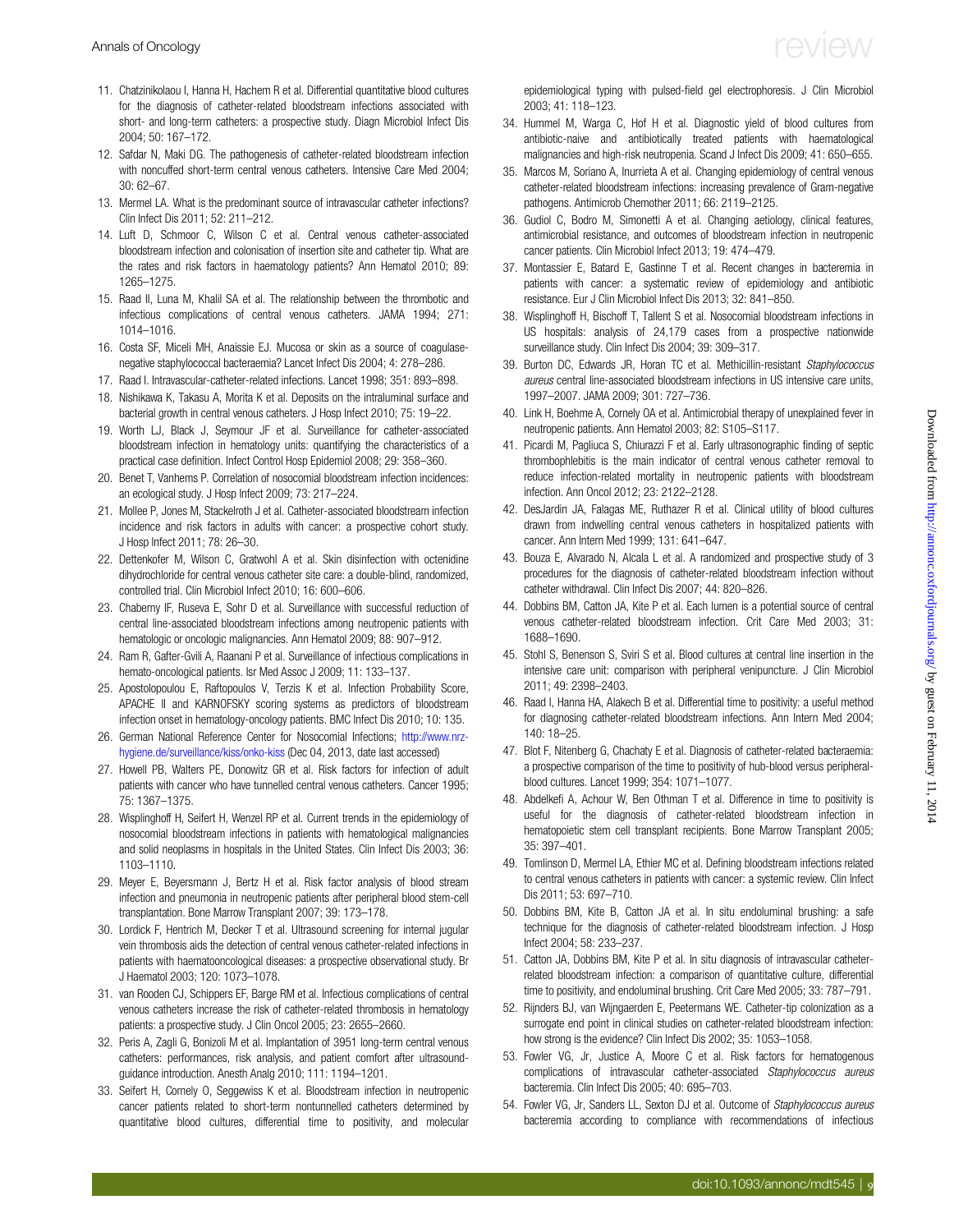<span id="page-9-0"></span>diseases specialists: experience with 244 patients. Clin Infect Dis 1998; 27: 478–486.

- 55. Dugdale DC, Ramsey PG. Staphylococcus aureus bacteremia in patients with Hickman-Catheters. Am J Med 1990; 89: 137–141.
- 56. Kim SH, Kang CI, Kim HB et al. Outcomes of Hickman catheter salvage in febrile neutropenic cancer patients with Staphylococcus aureus bacteremia. Infect Control Hosp Epidemiol 2003; 24: 897–904.
- 57. Park KH, Cho OH, Lee SO et al. Outcome of attempted Hickman catheter salvage in febrile neutropenic cancer patients with Staphylococcus aureus bacteremia. Ann Hematol 2010; 89: 1163–1169.
- 58. Friedman ND, Korman TM, Fairley CK et al. Bacteraemia due to Stenotrophomonas maltophilia: an analysis of 45 episodes. J Infect 2002; 45: 47–53.
- 59. Hanna H, Afif C, Alakech B et al. Central venous catheter-related bacteremia due to gram-negative bacilli: significance of catheter removal in preventing relapse. Infect Control Hosp Epidemiol 2004; 25: 646–649.
- 60. Yeshurun M, Gafter-Gvili A, Thaler M et al. Clinical characteristics of Stenotrophomonas maltophilia infection in hematopoietic stem cell transplantation recipients: a single center experience. Infection 2010; 38: 211–215.
- 61. Raad I, Hanna H, Boktour M et al. Management of central venous catheters in patients with cancer and candidemia. Clin Infect Dis 2004; 38: 1119–1127.
- 62. Nucci M, Annaissie E. Revisiting the source of candidemia: skin or gut? Clin Infect Dis 2001; 33: 1959–1967.
- 63. Nucci M, Silveira MI, Spector N et al. Risk factors for death among cancer patients with fungemia. Clin Infect Dis 1998; 27: 107–111.
- 64. Nucci M, Colombo AL, Silveira F et al. Risk factors for death in patients with candidemia. Infect Control Hosp Epidemiol 1998; 19: 846–850.
- 65. Nucci M, Anaissie E. Should vascular catheters be removed from all patients with candidemia? An evidence-based review. Clin Infect Dis 2002; 34: 591–599.
- 66. Nguyen MH, Peacock JE, Tanner DC et al. Therapeutic approaches in patients with candidemia. Arch Intern Med 1995; 155: 2429–2435.
- 67. Hung CC, Chen YC, Chang SC et al. Nosocomial candidemia in a university hospital in Taiwan. J Formos Med Assoc 1996; 95: 19–28.
- 68. Nucci M, Anaissie E, Betts RF et al. Early removal of central venous catheter in patients with candidemia does not improve outcome: analysis of 842 patients from 2 randomized clinical trials. Clin Infect Dis 2010; 51: 295–303.
- 69. Brass EP, Edwards JE. Should the guidelines for management of central venous catheters in patients with candidemia be changed now? Clin Infect Dis 2010; 51: 304–306.
- 70. Liu CY, Huang LJ, Wang WS et al. Candidemia in cancer patients: impact of early removal of non-tunneled central venous catheters on outcome. J Infect 2009; 58: 154–160.
- 71. Slavin MA, Sorrell TC, Marriott D et al. Candidaemia in adult cancer patients: risks for fluconazole-resistant isolates and death. J Antimicrob Chemother 2010; 65: 1042–1051.
- 72. Rijnders BJ, Peetermans WE, Verwaest C et al. Watchful waiting versus immediate catheter removal in ICU patients with suspected catheter-related infection: a randomized trial. Intensive Care Med 2004; 30: 1073–1080.
- 73. Coyle VM, McMullan R, Morris TCM et al. Catheter-related bloodstream infection in adult haematology patients: catheter removal practice and outcome. J Hosp Infect 2004; 57: 325–331.
- 74. Raad I, Kassar R, Ghannam D et al. Management of the catheter in documented catheter-related coagulase-negative staphylococcal bacteremia: remove or retain? Clin Infect Dis 2009; 49: 1187–1194.
- 75. van der Lelie H, Leverstein-Van Hall M, Mertens M et al. Corynebacterium CDC group JK (Corynebacterium jeikeium) sepsis in haematological patients: a report of three cases and a systematic literature review. Scand J Infect Dis 1995; 27: 581–584.
- 76. Wang CC, Mattson D, Wald A. Corynebacterium jeikeium bacteremia in bone marrow transplant patients with Hickman catheters. Bone Marrow Transplant 2001; 27: 445–449.
- 77. Garnacho-Montero J, Aldabó-Pallás T, Palomar-Martíinez M et al. Risk factors and prognosis of catheter-related bloodstream infection in critically ill patients: a multicenter study. Intensive Care Med 2008; 34: 2185–2193.
- 78. Chaftari AM, Kassis C, El Issa H et al. Novel approach using antimicrobial catheters to improve the management of central line-associated bloodstream infections in cancer patients. Cancer 2011; 117: 2551–2558.
- 79. Benezra D, Kiehn TE, Gold JW et al. Prospective study of infections in indwelling central venous catheters using quantitative blood cultures. Am J Med 1988; 85: 495–498.
- 80. Paul M, Borok S, Fraser A et al. Additional anti-Gram-positive antibiotic treatment for febrile neutropenic cancer patients. Cochrane Database Syst Rev 2005; (3): Art. No.: CD003914.
- 81. Paul M, Borok S, Fraser A et al. Empirical antibiotics against Grampositive infections for febrile neutropenia. J Antimicrob Chemother 2005; 55: 436–444.
- 82. Raad II, Sabbagh MF. Optimal duration of therapy for catheter-related Staphylococcus aureus bacteremia: a study of 55 cases and review. Clin Infect Dis 1992; 14: 75–82.
- 83. Pigrau C, Rodriguez D, Planes AM et al. Management of catheter related Staphylococcus aureus bacteremia: when may sonographic study be unnecessary? Eur J Clin Microbiol Infect Dis 2003; 22: 713–719.
- 84. Cesaro S, Cavaliere M, Spiller M et al. A simplified method of antibiotic lock therapy for Broviac-Hickman catheters using a CLC 2000 connector device. Support Care Cancer 2007; 15: 95–99.
- 85. Carratalà J. The antibiotic-lock technique for therapy of 'highly needed' infected catheters. Clin Microbiol Infect 2002; 8: 282–289.
- 86. Del Pozo JL, Garzia Cenoz M, Hernáez S et al. Effectiveness of teicoplanin versus vancomycin lock therapy in the treatment of port-related coagulase-negative staphylococci bacteraemia: a prospective case-series analysis. Int J Antimicrob Agents 2009; 34: 482–485.
- 87. Funalleras G, Fernández-Hidalgo N, Borrego A et al. Effectiveness of antibioticlock therapy for long-term catheter-related bacteremia due to Gram-negative bacilli: a prospective observational study. Clin Infect Dis 2011; 53: e129–e132.
- 88. Megged O, Shalit I, Yaniv I et al. Outcome of antibiotic lock technique for persistent central venous catheter-associated coagulase-negative Staphylococcus bacteremia in children. Eur J Clin Microbiol Infect Dis 2010; 29: 157–161.
- 89. Eggimann P, Harbarth S, Constantin MN et al. Impact of a prevention strategy targeted at vascular-access care on incidence of infections acquired in intensive care. Lancet 2000; 355: 1864–1868.
- 90. Pronovost P, Needham D, Berenholtz S et al. An intervention to decrease catheter-related bloodstream infections in the ICU. N Engl J Med 2006; 355: 2725–2732.
- 91. Guerin K, Wagner J, Rains K et al. Reduction in central line-associated bloodstream infections by implementation of a postinsertion care bundle. Am J Infect Control 2010; 38: 430–433.
- 92. Peredo R, Sabatier C, Villagra A et al. Reduction in catheter-related bloodstream infections in critically ill patients through a multiple system intervention. Eur J Clin Microbiol Infect Dis 2010; 29: 1173–1177.
- 93. Pronovost PJ, Goeschel CA, Colantuoni E et al. Sustaining reductions in catheter related bloodstream infections in Michigan intensive care units: observational study. BMJ 2010; 340: c309.
- 94. Hewlet AL, Rupp ME. New developments in the prevention of intravascular catheter associated infections. Infect Dis Clin N Am 2012; 26: 1–11.
- 95. Barsuk JH, Cohen ER, Feinglass J et al. Use of simulation-based education to reduce catheter-related bloodstream infections. Arch Intern Med 2009; 169: 1420–1423.
- 96. Sherertz RJ, Ely EW, Westbrook DM et al. Education of physicians-in-training can decrease the risk for vascular catheter infection. Ann Intern Med 2000; 132: 641–648.
- 97. Lobo RD, Levin AS, Gomes LM et al. Impact of an educational program and policy changes on decreasing catheter-associated bloodstream infections in a medical intensive care unit in Brazil. Am J Infect Control 2005; 33: 83–87.
- 98. Warren D, Cosgrove SE, Diekema DJ et al. A multicenter intervention to prevent catheter-associated bloodstream infections. Infect Control Hosp Epidemiol 2006; 27: 662–669.
- 99. Centers for Disease Control and Prevention (CDC). Vital sign: central lineassociated blood stream infections-United States, 2001, 2008, and 2009. MMWR Morb Mortal Wkly Rep 2011; 60: 363–377.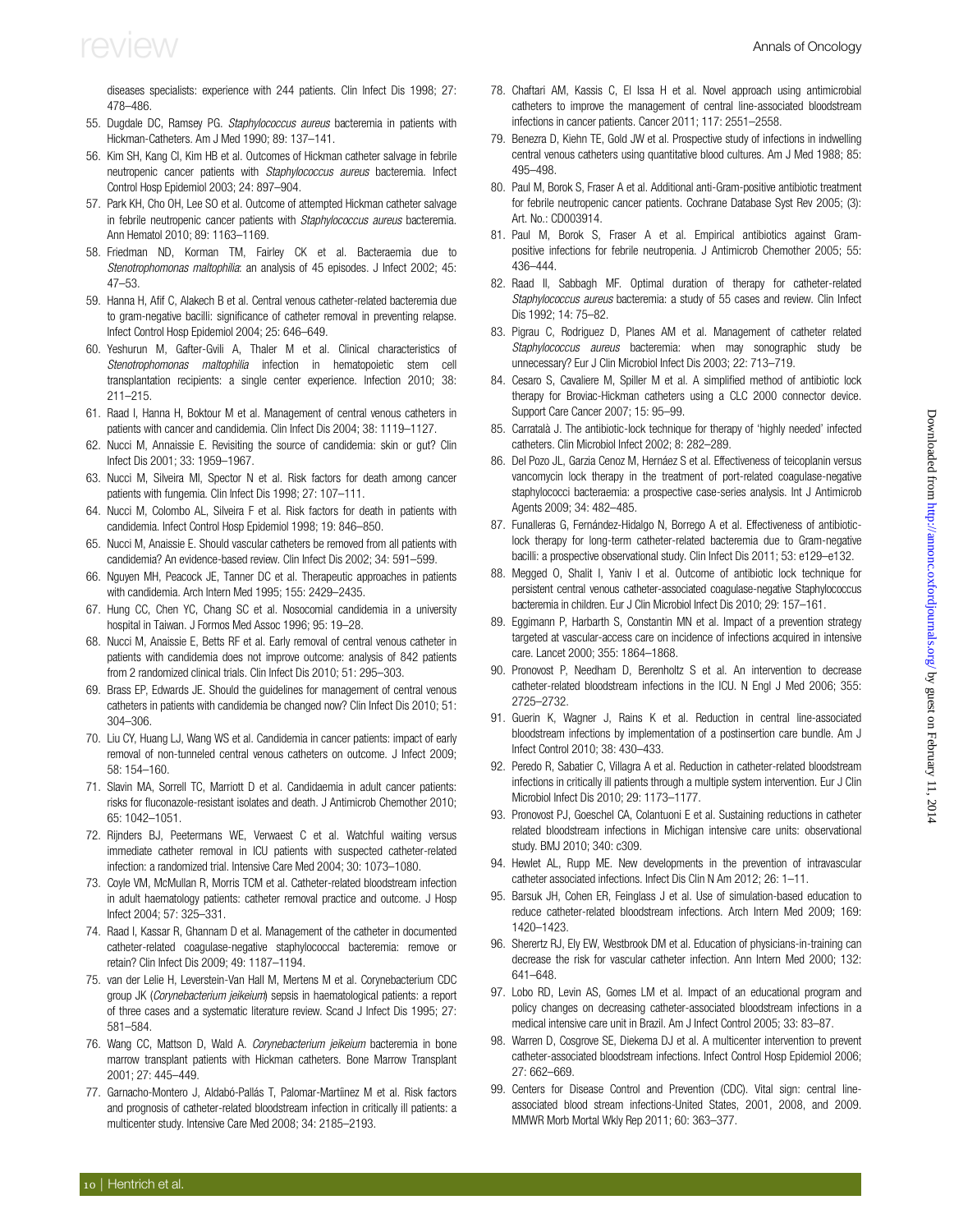- <span id="page-10-0"></span>100. Higuera F, Rosenthal VD, Duarte P et al. The effect of process control on the incidence of central venous catheter-associated bloodstream infections and mortality in intensive care units in Mexico. Crit Care Med 2005; 33: 2022–2027.
- 101. Worth LJ, Slavin M, Brown GV et al. Catheter-related blood-stream infections in hematology. Time for standardized surveillance? Cancer 2007; 109: 1215–1226.
- 102. Coopersmith CM, Rebmann TL, Zack JE et al. Effect of an education program on decreasing catheter-related bloodstream infections in the surgical intensive care unit. Crit Care Med 2002; 30: 59–64.
- 103. Hind D, Calvert N, McWiliams R et al. Ultrasound locating devices for central venous cannulation: meta-analysis. BMJ 2003; 327: 361–364.
- 104. Schweickert WD, Herlitz J, Pohlman AS et al. A randomized controlled trial evaluating postinsertion neck ultrasound in peripherally inserted central catheter procedures. Crit Care Med 2009; 237: 1217–1221.
- 105. Maki DG, Ringer M, Alvarado CJ. Prospective randomised trial of povidoneiodine, alcohol, and chlorhexidine for prevention of infection associated with central venous and arterial catheters. Lancet 1991; 338: 339–343.
- 106. Mimoz O, Pieroni L, Lawrence C et al. Prospective, randomized trial of two antiseptic solutions for prevention of central venous or arterial catheter colonization and infection in intensive care unit patients. Crit Care Med 1996; 24: 1818–1823.
- 107. Raad I, Hanna H, Maki D. Intravascular catheter-related infections: advances in diagnosis, prevention, and management. Lancet Infect Dis 2007; 7: 645–657.
- 108. Chaiyakunapruk N, Veenstra DL, Lipsky BA et al. Chlorhexidine compared with povidone iodine solution for vascular catheter-site care: a meta-analysis. Ann Intern Med 2002; 136: 792–801.
- 109. Humar A, Ostromecki A, Direnfeld J et al. Prospective randomized trial of 10% povidone-iodine versus 0.5% tincture of chlorhexidine as cutaneous antisepsis for prevention of central venous catheter infection. Clin Infect Dis 2000; 31: 1001–1017.
- 110. Mermel LA. Prevention of intravascular catheter-related infections. Ann Intern Med 2000; 132: 391–402.
- 111. Girard R, Comby C, Jacques D. Alcoholic povidone-iodine or chlorhexidine-based antiseptic for the prevention of central venous catheter-related infections: in-use comparison. J Infect Public Health 2012; 5: 35–42.
- 112. Langgartner J, Linde HJ, Lehn N et al. Combined skin disinfection with chlorhexidine/propanol and aqueous povidone-iodine reduces bacterial colonisation of central venous catheters. Intensive Care Med 2004; 30: 1081–1088.
- 113. Dettenkofer M, Jonas D, Wiechmann C et al. Effect of skin disinfection with octenidine dihydrochloride on insertion site colonization of intravascular catheters. Infection 2002; 30: 282–285.
- 114. Tietz A, Frei R, Dangel M et al. Octenidine hydrochloride for the care of central venous catheter insertion sites in severely immunocompromised patients. Infect Control Hosp Epidemiol 2005; 26: 703–707.
- 115. Farkas JC, Liu N, Bleriot JP et al. Single- vs. triple-lumen central catheter-related sepsis: a prospective randomized study in a critically ill population. Am J Med 1992; 93: 277–282.
- 116. Ma TY, Yoshinaka R, Banaag A et al. Total parenteral nutrition via multilumen catheters does not increase the risk of catheter-related sepsis: a randomized, prospective study. Clin Infect Dis 1998; 27: 500–503.
- 117. Dezfulian C, Lavelle J, Nallamothu BK et al. Rates of infection for single-lumen versus multilumen central venous catheters: a meta-analysis. Crit Care Med 2003; 31: 2385–2390.
- 118. Goetz AM, Wagener MM, Miller JM et al. Risk of infection due to central venous catheters: effect of site of placement and catheter type. Infect Control Hosp Epidemiol 1998; 19: 842–845.
- 119. Joynt GM, Kew J, Gomersall CD et al. Deep venous thrombosis caused by femoral venous catheters in critically ill adult patients. Chest 2000; 117: 178–183.
- 120. Merrer J, De Jonghe B, Golliot F et al. Complications of femoral and subclavian venous catheterization in critically ill patients: a randomized controlled trial. JAMA 2001; 286: 700–707.
- 121. Ge X, Cavallazzi R, Li C et al. Central venous access sites for the prevention of venous thrombosis, stenosis and infection. Cochrane Database Syst Rev 2012; (3): Art. No.: CD004084. doi:10.1002/14651858.CD004084.pub3.
- 122. Mer M, Duse AG, Galpin JS et al. Central venous catheterization: a prospective, randomized, double-blind study. Clin Appl Thromb Hemost 2009; 15: 19–26.
- 123. Deshpande KS, Hatem C, Ulrich HL et al. The incidence of infectious complications of central venous catheters at the subclavian, internal jugular, and femoral sites in an intensive care unit population. Crit Care Med 2005; 33: 13–20.
- 124. Lennon M, Zaw NN, Pöpping DM et al. Procedural complications of central venous catheter insertion. Minerva Anestesiol 2012; 78: 1234–1240.
- 125. Yamamoto AJ, Solomon JA, Soulen MC et al. Sutureless securement device reduces complications of peripherally inserted central venous catheters. J Vasc Interv Radiol 2002; 13: 77–81.
- 126. van de Wetering MD, van Woensel JBM. Prophylactic antibiotics for preventing early central venous catheter Gram positive infections in oncology patients. Cochrane Database Syst Rev 2007; (1): Art. No.: CD003295. doi:10.1002/ 14651858.CD003295.pub2.
- 127. Veenstra DL, Saint S, Saha S et al. Efficacy of antiseptic-impregnated central venous catheters in preventing catheter.-related bloodstream infections: a metaanalysis. JAMA 1999; 281: 261–267.
- 128. Brun-Buisson C, Doyon F, Sollet JP et al. Prevention of intravascular catheterrelated infection with newer chlorhexidine-silver sulfadiazine-coated catheters: a randomized controlled trial. Intensive Care Med 2004; 30: 837–843.
- 129. Ostendorf T, Meinhold A, Harter C et al. Chlorhexidine and silver-sulfadiazine coated central venous catheters in haematological patients—a double-blind, randomised, prospective, controlled trial. Support Care Cancer 2005; 13: 993–1000.
- 130. Jaeger K, Zenz S, Jüttner B et al. Reduction of catheter-related infections in neutropenic patients: a prospective controlled randomized trial using a chlorhexidine and silver sulfadiazine-impregnated central venous catheter. Ann Hematol 2005; 84: 258–262.
- 131. Rupp ME, Lisco SJ, Lipsett PA et al. Effect of a second-generation venous catheter impregnated with chlorhexidine and silver sulfadiazine on central catheter-related infections: a randomized, controlled trial. Ann Intern Med 2005; 143: 570–580.
- 132. Raad I, Darouiche R, Dupuis J et al. Central venous catheters coated with minocycline and rifampin for the prevention of catheter-related colonization and bloodstream infections. A randomized, double-blind trial. Ann Intern Med 1997; 127: 167–174.
- 133. Darouiche RO, Raad II, Heard SO et al. A comparison of two antimicrobialimpregnated central venous catheters. N Engl J Med 1999; 340: 1–8.
- 134. Hanna H, Benjamin R, Chatzinikolaou I et al. Long-term silicone central venous catheters impregnated with minocycline and rifampin decrease rates of catheterrelated bloodstream infection in cancer patients: a prospective randomized clinical trial. J Clin Oncol 2004; 22: 3163–3171.
- 135. Yücel N, Lefering R, Maegele M et al. Reduced colonization and infection with minocycline-rifampicin modified central venous catheters: a randomized controlled clinical trial. J Antimicrob Chemother 2004; 54: 1109–1115.
- 136. León C, Ruiz-Santana S, Rello J et al. Benefits of minocycline and rifampinimpregnated central venous catheters. A prospective, randomized, double-blind, controlled, multicenter trial. Intensive Care Med 2004; 30: 1891–1899.
- 137. Darouiche RO, Berger DH, Khardori N et al. Comparison of antimicrobial impregnation with tunneling of long-term central venous catheters. A randomized controlled trial. Ann Surg 2005; 242: 193–200.
- 138. Ramos ER, Reitzel R, Jiang Y et al. Clinical effectiveness and risk of emerging resistance associated with prolonged use of antibiotic-impregnated catheters: more than 0.5 million catheter days and 7 years of clinical experience. Crit Care Med 2011; 39: 245–251.
- 139. Carratalà J, Niubó J, Fernández-Sevilla A et al. Randomized, double-blind trial of an antibiotic-lock technique for prevention of gram-positive central venous catheter-related infection in neutropenic patients with cancer. Antimicrob Agents Chemother 1999; 43: 2200–2204.
- 140. Safdar N, Maki DG. Use of vancomycin-containing lock or flush solutions for prevention of bloodstream infection associated with central venous access devices: a meta-analysis of prospective, randomized trials. Clin Infect Dis 2006; 43: 475–484.
- 141. Sanders J, Pithie A, Ganly P et al. A prospective double-blind randomized trial comparing intraluminal ethanol with heparinized saline for the prevention of